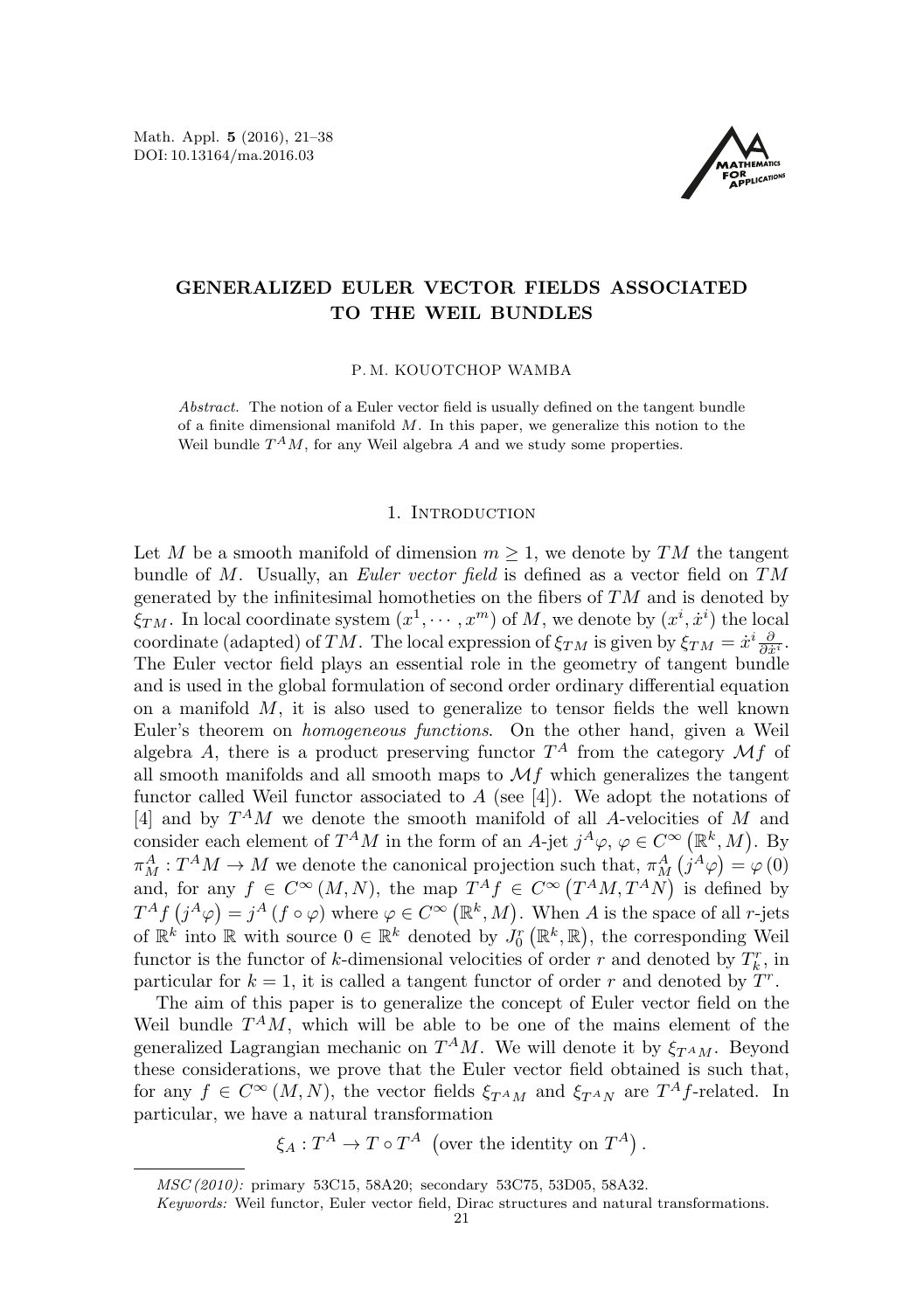We define a natural Euler vector field associated to the Weil functor  $T^A$  as a natural transformation  $\xi: T^A \to T \circ T^A$  (over the identity on  $T^A$ ) and prove that there is a canonical bijective correspondence between the set of all natural Euler vector fields  $T^A \to TT^A$  and the set of all derivations of A. In the particular case where  $A = J_0^r (\mathbb{R}, \mathbb{R})$ , we prove that any natural Euler vector field  $\xi : T^r \to T \circ T^r$  is of the form

$$
\sum_{\beta=1}^r a_\beta \xi_\beta
$$

where  $a_1, \dots, a_r$  are the real numbers and  $\xi_\beta$   $(1 \leq \beta \leq r)$  is the natural Euler vector field generated by the derivation  $\phi_{\beta}$  on  $J_0^r(\mathbb{R}, \mathbb{R}) \simeq \mathbb{R}^{r+1}$  defined below.

So, the paper is organized as follows. In Section 2, we recall briefly the main result of [3], about lifts of tensor fields to the Weil bundle. In Section 3, we define the generalized Euler vector field on  $T^A M$  and establish some properties. In Section 4, the concept of homogeneous tensor fields on the manifold  $T^A M$  is defined and some properties are studied. In the last Section some homogenity properties of the tangent lifts of order r of Poisson and Dirac manifolds related to Euler vector field  $\xi_{T^rM}$  are established which generalize the similar results established in [8] and [9].

All manifolds and maps considered in the paper are assumed to be infinitely differentiable. We fix a Weil algebra A of height  $h \geq 2$  and of width  $k \geq 1$ , for any  $g \in C^{\infty}(\mathbb{R}^k, \mathbb{R})$  and any multiindex  $\beta = (\beta_1, \dots, \beta_k)$ , we denote by

$$
D_{\beta}\left(g\right)\left(z\right)=\frac{1}{\beta!}\frac{\partial^{\left|\beta\right|}g}{\left(\partial z_{1}\right)^{\beta_{1}}\cdots\left(\partial z_{k}\right)^{\beta_{k}}}\left(z\right)
$$

the partial derivative with respect to the multiindex  $\beta$  of g.

## 2. Preliminaries

Let A be a Weil algebra, it is a real commutative and finite dimensional algebra with unit which is of the form  $A = \mathbb{R} \cdot 1_A \oplus N_A$ , where  $N_A$  is the ideal of nilpotent elements of A. For any multiindex  $\alpha \neq 0$ , the vector  $e_{\alpha} = j^{A}(x^{\alpha})$  is an element of  $N_A$  and the family  $\{e_\alpha, 0 < |\alpha| \le h\}$  generates  $N_A$ . We denote by  $B_A$  the set of all multiindices such that  $(e_{\alpha})_{\alpha \in B_A}$  is a basis of  $N_A$  and  $B_A$  its complementary with respect to the set  $\{\gamma \in \mathbb{N}^n, 1 \leq |\gamma| \leq h\}$ . We put  $e_0 = 1_A$ , it is clear that  $(e_0, e_\alpha)_{\alpha \in B_A}$  is a basis of A. For  $\beta \in \overline{B}_A$ , we put  $e_\beta = \lambda_\beta^\alpha e_\alpha$  and we have  $|\alpha| = |\beta|$ or  $\lambda^{\alpha}_{\beta} = 0$ . So,

$$
e_{\alpha} \cdot e_{\beta} = \begin{cases} e_{\alpha+\beta} & \text{if } \alpha + \beta \in B_A \\ \lambda_{\alpha+\beta}^{\gamma} e_{\gamma} & \text{if } \alpha + \beta \in \overline{B}_A \end{cases}
$$

.

Using this basis of A, one deduces an adapted local coordinate system of  $T^A M$ in the following way: let  $(U, x<sup>i</sup>)$  be a local coordinate system of M, an adapted local coordinate system induced by  $(U, x^i)$  over the open  $T^A U$  of  $T^A M$  denoted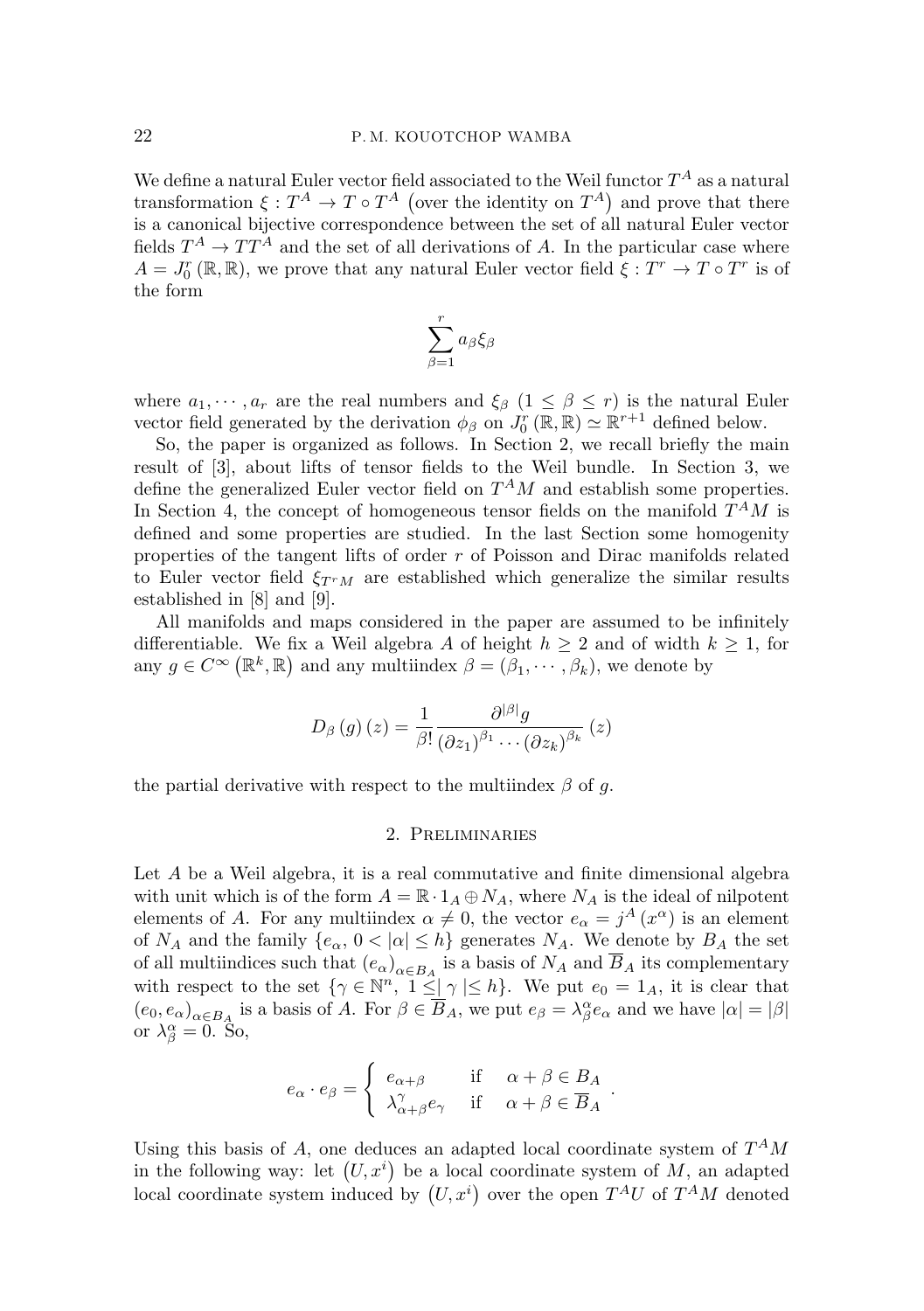by  $(x_0^i, x_\alpha^i)_{\alpha \in B_A}$  is given by

$$
\begin{cases}\n x_0^i = x^i \circ \pi_M^A \\
 x_\alpha^i = \overline{x}_\alpha^i + \sum_{\beta \in \overline{B}_A} \lambda_\beta^\alpha \overline{x}_\beta^i , \text{ where } \overline{x}_\beta^i (j^A g) = \frac{1}{\beta!} \cdot D_\beta (x^i \circ g) (z) \Big|_{z=0}.\n\end{cases}
$$

In the sequel, the coordinate function  $x_0^i$  is denoted by  $x^i$ . The upper index  $(\alpha)$ on the tensor fields  $\varphi$  on M is the  $\alpha$ -lift of  $\varphi$  to its Weil bundle (see [2,9]). More precisely, for  $f \in C^{\infty}(M)$  and  $\alpha \in \mathbb{N}^n$  such that  $0 \leq |\alpha| \leq h$ , we define the map  $f^{(\alpha)} \in C^{\infty}(T^A M)$  ( $\alpha$ -lift of f) in the following way

$$
f^{(\alpha)}\left(j^A\varphi\right) = \frac{1}{\alpha!}D_{\alpha}\left(f\circ\varphi\right)\left(z\right)\Big|_{z=0}
$$

for any  $j^A \varphi \in T^A M$ . In the same way for  $X \in \mathfrak{X}(M)$ ,  $X^{(\alpha)} \in \mathfrak{X}(T^A M)$  denote the  $\alpha$ -lift of X. In local coordinate  $(x^1, \dots, x^m)$  such that  $X = X^i \frac{\partial}{\partial x^i}$ , we have

$$
X^{(\alpha)} = \sum_{\beta \in B_A} \left( \left( X^i \right)^{(\beta - \alpha)} + \sum_{\gamma \in \overline{B_A}} \lambda_{\gamma}^{\beta} \left( X^i \right)^{(\gamma - \alpha)} \right) \frac{\partial}{\partial x_{\beta}^i}.
$$

For the measures of convenience, we put  $f^{(\alpha)} = 0$  and  $X^{(\alpha)} = 0$  for  $|\alpha| > h$  or  $\alpha \notin \mathbb{N}^k$ .

**Proposition 2.1.** For any tensor field  $t$  of type  $(0, p)$  on  $M$ , the tensor field  $\boldsymbol{t}^{(\alpha)}$  is the only tensor field of type  $(0,p)$  on  $T^{A}M$  satisfying

$$
\boldsymbol{t}^{(\alpha)}\left(X_1^{(\beta_1)},\cdots,X_p^{(\beta_p)}\right)=\left(\boldsymbol{t}\left(X_1,\cdots,X_p\right)\right)^{(\alpha-\beta)}
$$

where  $\beta = \beta_1 + \cdots + \beta_p$  and  $X_1, \cdots, X_p \in \mathfrak{X}(M)$ .

*Proof.* See [3].

#### 3. Main results

We recall that, for any  $t \in \mathbb{R}$ 

$$
\exp(t) = e^t = 1 + \sum_{p \ge 1} \frac{t^p}{p!}.
$$

# 3.1. Euler vector fields on  $T^{A}M$ .

Let M be a smooth manifold of dimension  $m \geq 1$ . For any  $\varphi \in C^{\infty}(\mathbb{R}^k, M)$ , we consider the family of smooth maps  $\{\varphi_t\}_{t\in\mathbb{R}} \subset C^{\infty}(\mathbb{R}^k, M)$  such that

$$
\varphi_t(z) = \varphi(\exp(t) z)
$$

for any  $z \in \mathbb{R}^k$ . We consider the smooth map

$$
\Psi_{A,M}: \begin{array}{rcl} \mathbb{R} \times T^{A}M & \to & T^{A}M \\ (t,j^{A}\varphi) & \mapsto & j^{A}\left(\varphi_{t}\right) \end{array}.
$$

The map  $\Psi_{A,M}$  is a one parameter subgroup of a vector field, which we denote by  $\xi_{T^AM}$ .

**Definition 3.1.** The vector field  $\xi_{T^A M}$  is called a generalized Euler vector field on  $T^A M$ .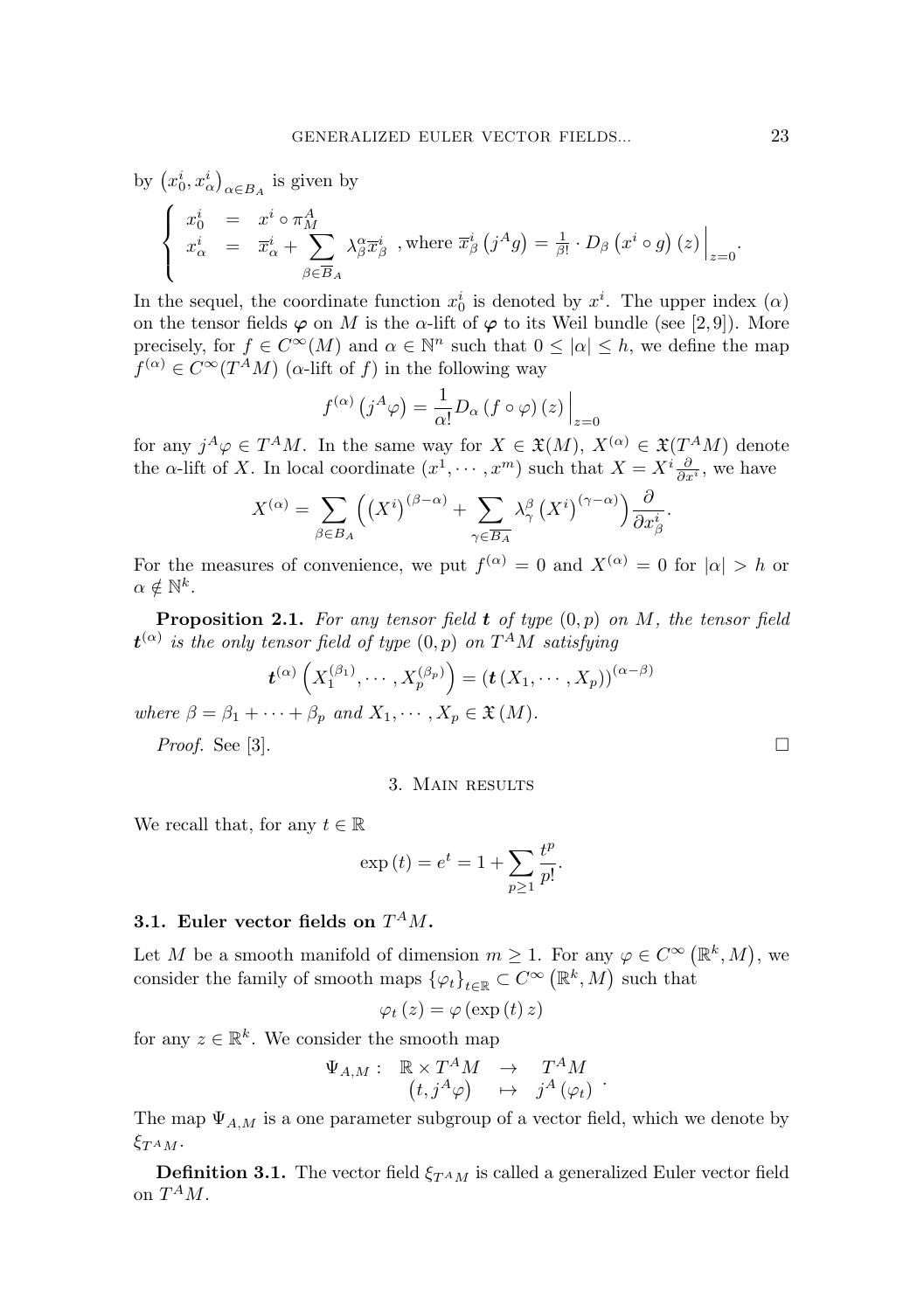Let  $(U, x^i)$  be a local coordinate system of M and  $(x^i, x^i_\alpha)$  the local coordinate system of  $T^{A}M$  induced by  $(U, x^{i})$ . We have  $\frac{d(x^{i} \circ \Psi_{A,M}(t, j^{A}\varphi))}{dt}$  $\frac{M(t,j^A\varphi))}{dt}\Big|_{t=0}=0$ , by the same way using the equalities

$$
\frac{d\left(x_{\alpha}^{i} \circ \Psi_{A,M}\left(t,j^{A}\varphi\right)\right)}{dt}\Big|_{t=0} = |\alpha| \,\overline{x}_{\alpha}^{i}\left(j^{A}\varphi\right) + \sum_{\beta \in \overline{B_{A}}} |\beta| \,\lambda_{\beta}^{\alpha} \overline{x}_{\beta}^{i}\left(j^{A}\varphi\right) = |\alpha| \, x_{\alpha}^{i}\left(j^{A}\varphi\right),
$$

we deduce that the local expression of  $\xi_{T^A M}$  is given by

$$
\xi_{T^AM} = \sum_{\alpha \in B_A} |\alpha| \, x_\alpha^i \frac{\partial}{\partial x_\alpha^i}.
$$

**Example 3.2.** (1) For  $A = J_0^1(\mathbb{R}^k, \mathbb{R})$ , we have

$$
\xi_{T_k^1 M} = \sum_{|\alpha|=1} x_\alpha^i \frac{\partial}{\partial x_\alpha^i}.
$$

In particular, when  $k = 1$ , we have

$$
\xi_{TM} = \dot{x}^i \frac{\partial}{\partial \dot{x}^i}.
$$

Therefore,  $\xi_{TM}$  is the classic Euler vector field on TM.

(2) More generally, if  $A = J_0^r(\mathbb{R}^k, \mathbb{R})$ , for each manifold M, the Euler vector field on  $T_k^rM$  is given by

$$
\xi_{T_k^rM} = \sum_{1 \leq |\alpha| \leq r} |\alpha| \, x_\alpha^i \frac{\partial}{\partial x_\alpha^i}
$$

In particular, when  $k = 1$ , we obtain

$$
\xi_{T^rM} = \sum_{\alpha=1}^r \alpha x_\alpha^i \frac{\partial}{\partial x_\alpha^i}.
$$

**Proposition 3.3.** The Euler vector field  $\xi_{T^A M}$  is the only vector field on  $T^A M$ satisfying

$$
\xi_{T^AM}\left(g^{(\alpha)}\right)=|\alpha|\,g^{(\alpha)}
$$

for any  $0 \leq |\alpha| \leq h$  and  $g \in C^{\infty}(M)$ .

*Proof.* Let  $j^A \varphi \in T^A M$  and  $0 \leq |\alpha| \leq h$ . Then, we have

$$
\xi_{T^A M} \left( g^{(\alpha)} \right) \left( j^A \varphi \right) = \frac{d}{dt} \left[ g^{(\alpha)} \left( j^A \varphi_t \right) \right] \Big|_{t=0} = \frac{d}{dt} \left[ \frac{1}{\alpha!} D_\alpha \left( g \circ \varphi_t \right) \right] \Big|_{t=0}
$$

$$
= \frac{1}{\alpha!} \frac{d}{dt} \left[ D_\alpha \left( g \circ \varphi \right) (0) \exp \left( |\alpha| t \right) \right] \Big|_{t=0}
$$

$$
= |\alpha| \left( \frac{1}{\alpha!} D_\alpha \left( g \circ \varphi \right) (0) \right)
$$

and we deduce  $\xi_{T^A M} (g^{(\alpha)}) = |\alpha| g^{(\alpha)}$ 

. В последните последните последните последните и последните последните последните последните последните после<br>В последните последните последните последните последните последните последните последните последните последнит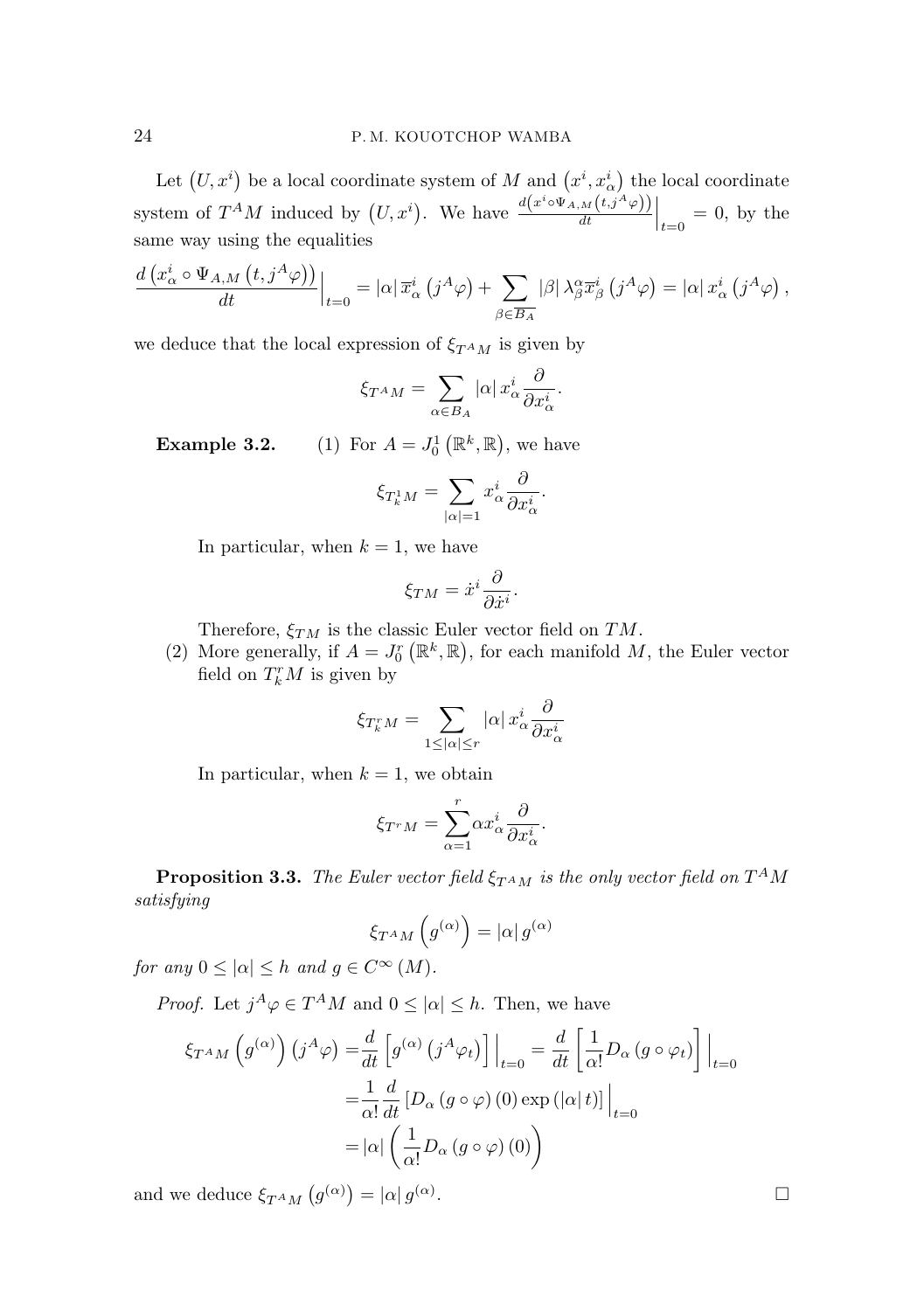**Remark 3.4.** In particular, when  $A = \mathbb{D}$ , we have the classic formulas

$$
\begin{cases} \xi_{TM} (g^{(0)}) = 0 \\ \xi_{TM} (g^{(1)}) = g^{(1)} \end{cases}
$$

where  $g^{(0)} = g \circ \pi_M$  and  $g^{(1)}(v) = v(g)(\varsigma)$ , with  $v \in T_{\varsigma}M$ .

**Proposition 3.5.** Let  $X \in \mathfrak{X}(M)$ , we have

$$
\[X^{(\alpha)}, \xi_{T^A M}\] = |\alpha| \, X^{(\alpha)}
$$

for any  $0 \leq |\alpha| \leq h$ .

Proof. By calculation.

**Proposition 3.6.** For any tensor field **t** of the type  $(0, p)$  on M, we have

$$
\mathcal{L}_{\xi_{T^A M}} \boldsymbol{t}^{(\alpha)} = |\alpha| \hspace{0.1cm} \boldsymbol{t}^{(\alpha)}
$$

for any  $0 \leq |\alpha| \leq h$ .

Proof. For any 
$$
X_1, \dots, X_p \in \mathfrak{X}(M)
$$
 and multimlices  $\beta_1, \dots, \beta_p$  we have  
\n
$$
\mathcal{L}_{\xi_{T^A M}} \mathbf{t}^{(\alpha)} \left( X_1^{(\beta_1)}, \dots, X_p^{(\beta_p)} \right)
$$
\n
$$
= \mathcal{L}_{\xi_{T^A M}} \left( \mathbf{t} \left( X_1, \dots, X_p \right) \right)^{(\alpha - \beta)} - \sum_{i=1}^p \mathbf{t}^{(\alpha)} \left( X_1^{(\beta_1)}, \dots, \mathcal{L}_{\xi_{T^A M}} X_i^{(\beta_i)}, \dots, X_p^{(\beta_p)} \right)
$$
\n
$$
= |\alpha - \beta| \left( \mathbf{t} \left( X_1, \dots, X_p \right) \right)^{(\alpha - \beta)} + |\beta| \left( \mathbf{t} \left( X_1, \dots, X_p \right) \right)^{(\alpha - \beta)}
$$
\n
$$
= |\alpha| \mathbf{t}^{(\alpha)} \left( X_1^{(\beta_1)}, \dots, X_p^{(\beta_p)} \right).
$$
\nSo,  $\mathcal{L}_{\xi_{T^A M}} \mathbf{t}^{(\alpha)} = |\alpha| \mathbf{t}^{(\alpha)}.$ 

## 3.2. Natural Euler vector fields

Let  $M$  and  $N$  be smooth manifolds, we begin this subsection by the fundamental property.

**Proposition 3.7.** For any  $f \in C^{\infty}(M, N)$ , the Euler vector fields  $\xi_{T^A M}$  on  $T^{A}M$  and  $\xi_{T^{A}N}$  on  $T^{A}N$  are  $T^{A}f$ -related.

*Proof.* Let  $j^A \varphi \in T^A M$ . Then we have

$$
TT^{A}f \circ \xi_{T^{A}M} (j^{A}\varphi) = TT^{A}f \left( \frac{d}{dt} \Psi_{A,M} (t, j^{A}\varphi) \Big|_{t=0} \right)
$$
  
\n
$$
= \frac{d}{dt} [T^{A}f (j^{A}\varphi_{t})] \Big|_{t=0} = \frac{d}{dt} (j^{A} (f \circ \varphi_{t})) \Big|_{t=0}
$$
  
\n
$$
= \frac{d}{dt} \Psi_{A,M} (t, j^{A} (f \circ \varphi)) \Big|_{t=0} = \xi_{T^{A}N} \circ T^{A}f (j^{A}\varphi) .
$$
  
\nTherefore,  $TT^{A}f \circ \xi_{T^{A}M} = \xi_{T^{A}N} \circ T^{A}f.$ 

Therefore,  $TT^{A}f \circ \xi_{T^{A}M} = \xi_{T^{A}N} \circ T^{A}f$ .

**Definition 3.8.** We call natural Euler vector fields associated to  $T^A$  any natural transformation  $T^A \to T \circ T^A$  over the identity of  $T^A$ .

Example 3.9. By Proposition 3.7, it follows that the family  $\{\xi_{T^A M}\}\$ is a natural transformation  $T^A \to T \circ T^A$  over the identity of  $T^A$ . So, it is a natural Euler vector field associated to  $T^A$  which we denote  $\xi_A: T^A \to T \circ T^A$ .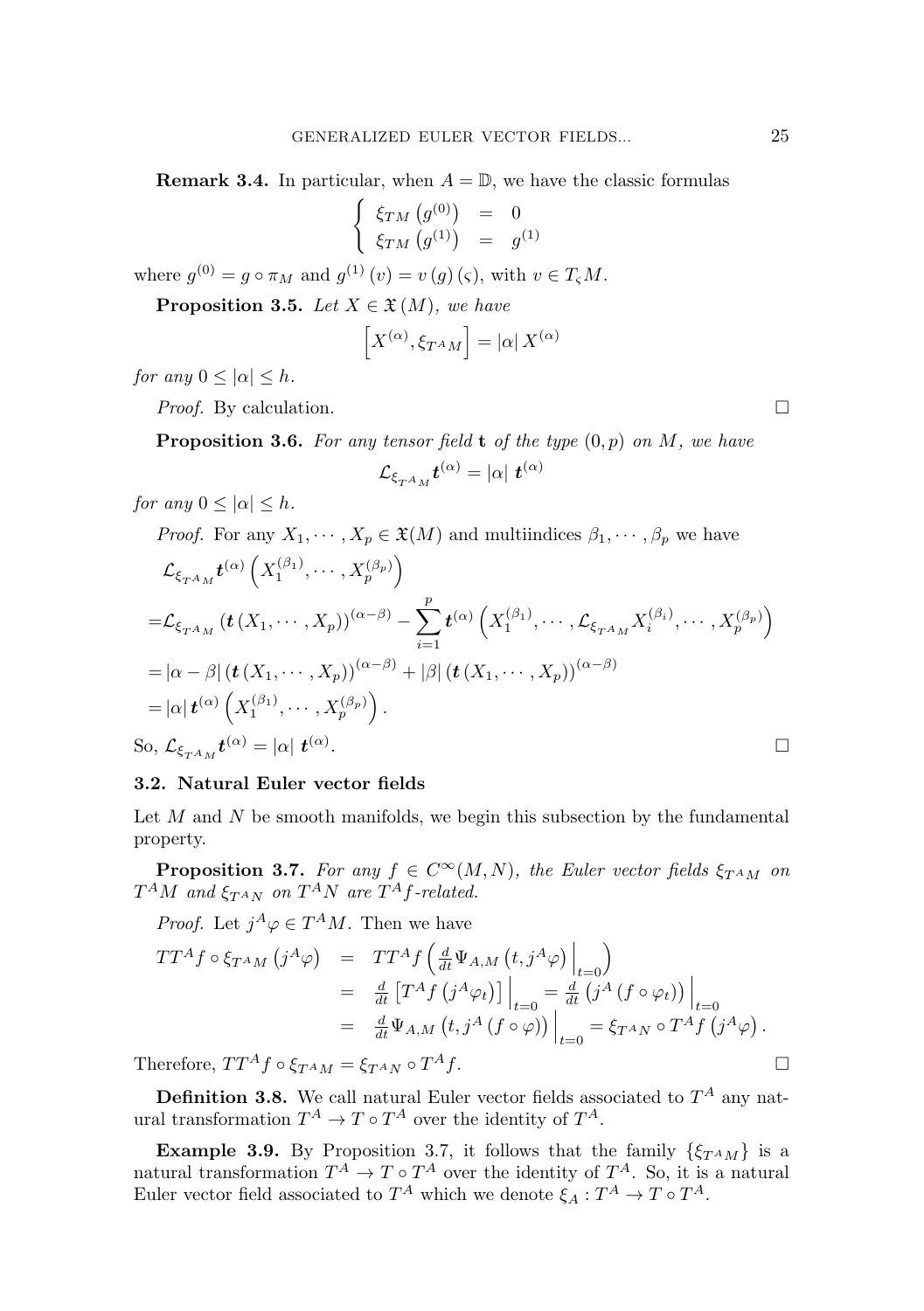Given two Weil algebras A and B, all natural transformations  $T^A \to T^B$  correspond exactly to the algebra homomorphism from A to B. In fact, for a natural transformation  $\varphi^{A,B}: T^A \to T^B$ , the algebra homomorphism associated is given by the linear map

$$
\varphi_{\mathbb{R}}^{A,B}: A = T^A \mathbb{R} \to T^B \mathbb{R} = B.
$$

On the other hand, the functor  $T \circ T^A$  corresponds to Weil algebra  $\mathbb{D} \otimes A$  which is identified with the Weil algebra  $A^2 = A \times A$  endowed by the following structure: for any  $(a, b)$ ,  $(a', b') \in A^2$ ,

$$
(a, b) \cdot (a', b') = (aa', ab' + a'b).
$$

**Proposition 3.10.** Let  $\varphi^{A,B} : T^A \to T^B$ , the algebra homomorphism associated to Weil algebras A and B. We have

$$
T\left(\varphi^{A,B}_M\right)\circ\xi_{T^AM}=\xi_{T^BM}\circ\varphi^{A,B}_M
$$

for any m-dimensional manifold M. In other words, the vector fields  $\xi_{T^A M}$  and  $\xi_{T^BM}$  are  $\varphi^{A,B}_M$ -related.

*Proof.* Let  $j^A g \in T^A M$ , we put  $F_t = \Psi_{A,M}(t, \cdot)$ . We have

$$
T\left(\varphi_M^{A,B}\right) \circ \xi_{T^A M} \left(j^A g\right) = T\left(\varphi_M^{A,B}\right) \left(\frac{d}{dt} F_t \left(j^A g\right)\Big|_{t=0}\right)
$$
  

$$
= \frac{d}{dt} \left(\varphi_M^{A,B} \circ F_t \left(j^A g\right)\right)\Big|_{t=0}
$$
  

$$
= \frac{d}{dt} \left(F_t \circ \varphi_M^{A,B} \left(j^A g\right)\right)\Big|_{t=0}
$$
  

$$
= \xi_{T^B M} \left(\varphi_M^{A,B} \left(j^A g\right)\right).
$$

Thus, we get  $T\left(\varphi^{A,B}_M\right) \circ \xi_{T^AM}\left(j^Ag\right) = \xi_{T^BM}\left(\varphi^{A,B}_M\left(j^Ag\right)\right)$  for any  $j^Ag \in T^AM$ .  $\Box$ 

**Remark 3.11.** We assume that A is a  $(k, r)$ -algebra. The surjective algebra homomorphism  $\varrho: J_0^r(\mathbb{R}^k, \mathbb{R}) \to A$  determines a natural transformation  $\varrho: T_k^r \to$  $T^A$ . So, for any manifold M the vector fields  $\xi_{T_k^rM}$  and  $\xi_{T^AM}$  are  $\varrho_M$ -related.

Applying the theory of Weil functors, we characterize all natural Euler vector fields on Weil functors (bundles) as follows.

Theorem 3.12. There is a bijective correspondence between the set of natural Euler vector fields  $T^A \to T \circ T^A$  and the set of the derivations of A.

*Proof.* Let  $\varphi_A : T^A \to T \circ T^A$  the natural Euler vector field, the map  $\varphi_{A,R}$ :  $A \rightarrow A \times A$  is an algebra homomorphism over A. It has the form

$$
\varphi_{A,\mathbb{R}}(a) = (a, D(a))
$$

where  $D: A \to A$  is a linear map. On the other hand, for any  $a, b \in A$ ,

$$
\varphi_{A,\mathbb{R}}(ab) = \varphi_{A,\mathbb{R}}(a) \cdot \varphi_{A,\mathbb{R}}(b).
$$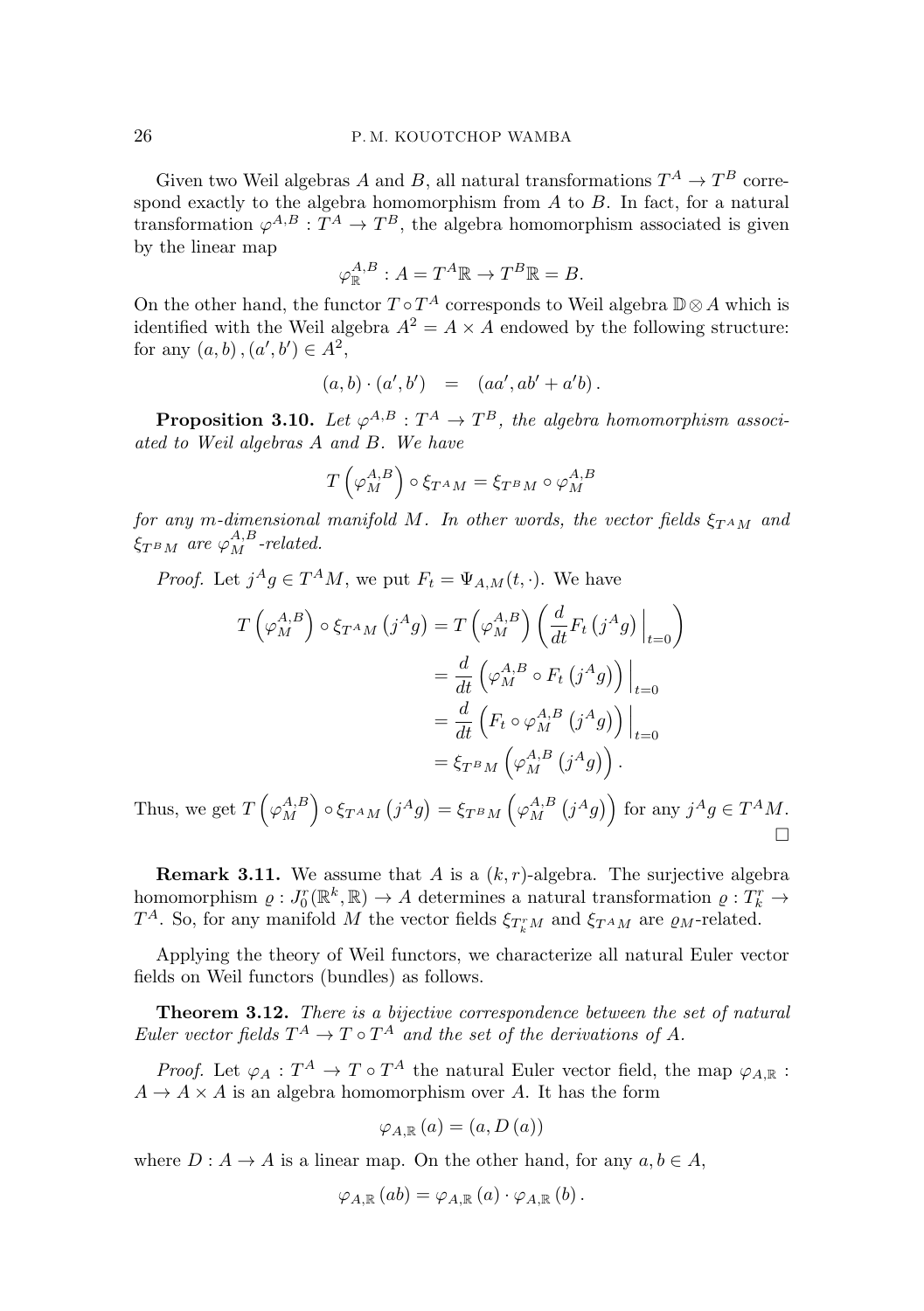Since

$$
\begin{cases}\n\varphi_{A,\mathbb{R}}(a) \cdot \varphi_{A,\mathbb{R}}(b) = (ab, aD(b) + bD(a)) \\
\varphi_{A,\mathbb{R}}(ab) = (ab, D(ab))\n\end{cases}
$$

we obtain  $D(ab) = aD(b) + bD(a)$ . So, D is a derivation of A. Inversely, consider  $D: A \to A$  the derivation, the map

$$
\varphi_D^A: \begin{array}{ccc} A & \to & A \times A \\ a & \mapsto & (a, D(a)) \end{array}
$$

is a morphism of Weil algebras. It induces a natural transformation  $\overline{\varphi}_D^A: T^A \to$  $T \circ T^A$ . It is clear that  $\overline{\varphi}_{D,\mathbb{R}}^A = \varphi_{A,\mathbb{R}}$ . The rest of the proof is similar to Theorem  $(35.13)$  in [4].

**Remark 3.13.** Let  $D: A \rightarrow A$  be a derivation, we consider the Euler vector field  $\xi_{D,T^A M}$  induced by D on a m-dimensional manifold M. In local coordinate  $(x_1, \dots, x_m)$ , we have

$$
\xi_{D,T^{A}M} = \sum_{\alpha,\beta \in B_{A}} \left( e_{\beta}^{*} \circ D\left(e_{\alpha}\right) \right) x_{\alpha}^{i} \frac{\partial}{\partial x_{\alpha}^{i}}
$$

where  $(e_{\alpha})_{\alpha \in B_A}$  is the basis of  $N_A$ ,  $(e_{\alpha}^*)_{\alpha \in B_A}$  its dual and  $D(e_0) = 0$ .

Let  $\varphi_1: T^A \to T \circ T^A$  and  $\varphi_2: T^A \to T \circ T^A$  be two natural Euler vector fields. For any real number b, we define the natural Euler vector fields  $\varphi_1 + \varphi_2$  and  $b\varphi_1$ by

$$
\begin{array}{rcl}\n(\varphi_1 + \varphi_2)_M & = & \varphi_{1,M} + \varphi_{2,M} \\
(b\varphi_1)_M & = & b\varphi_{1,M}\n\end{array}
$$

for any manifold M. Note that  $\varphi_{1,M} + \varphi_{2,M}$  is the sum of the vector fields  $\varphi_{1,M}$ and  $\varphi_{2,M}$ , while  $b\varphi_{1,M}$  is the product of vector field  $\varphi_{1,M}$  by the scalar b. We denote by  $\textbf{Der}(A)$  the vector space of all the derivations of A and  $\textbf{Nev}(A)$  the space of all natural Euler vector fields. By the theorem above, we have a map

$$
\begin{array}{cccc}\Phi :& {\bf Der}(A)&\to& {\bf New}(A)\\ &D&\mapsto&\overline{\varphi}_D^A\end{array}
$$

.

So, we have

**Corollary 3.14.** The map  $\Phi$  :  $\text{Der}(A) \to \text{New}(A)$  is an isomorphism of vector spaces.

**Example 3.15.** We consider the classical Euler vector field  $\xi_{TM}$  defined on TM. The Euler vector field  $\xi_{TM}$  is obtained with the help of the derivation d defined on  $\mathbb{D} \simeq \mathbb{R}^2$  such that,

$$
d(x, y) = (0, y)
$$

for any  $(x, y) \in \mathbb{R}^2$ .

**Example 3.16.** The natural Euler vector field  $\xi_A : T^A \to T \circ T^A$  (Example 3.9) is determined by the derivation  $D_A: A \to A$  defined by

$$
D_A\left(e_{\alpha}\right) = |\alpha|e_{\alpha}
$$

for any  $0 \leq |\alpha| \leq h$ .

,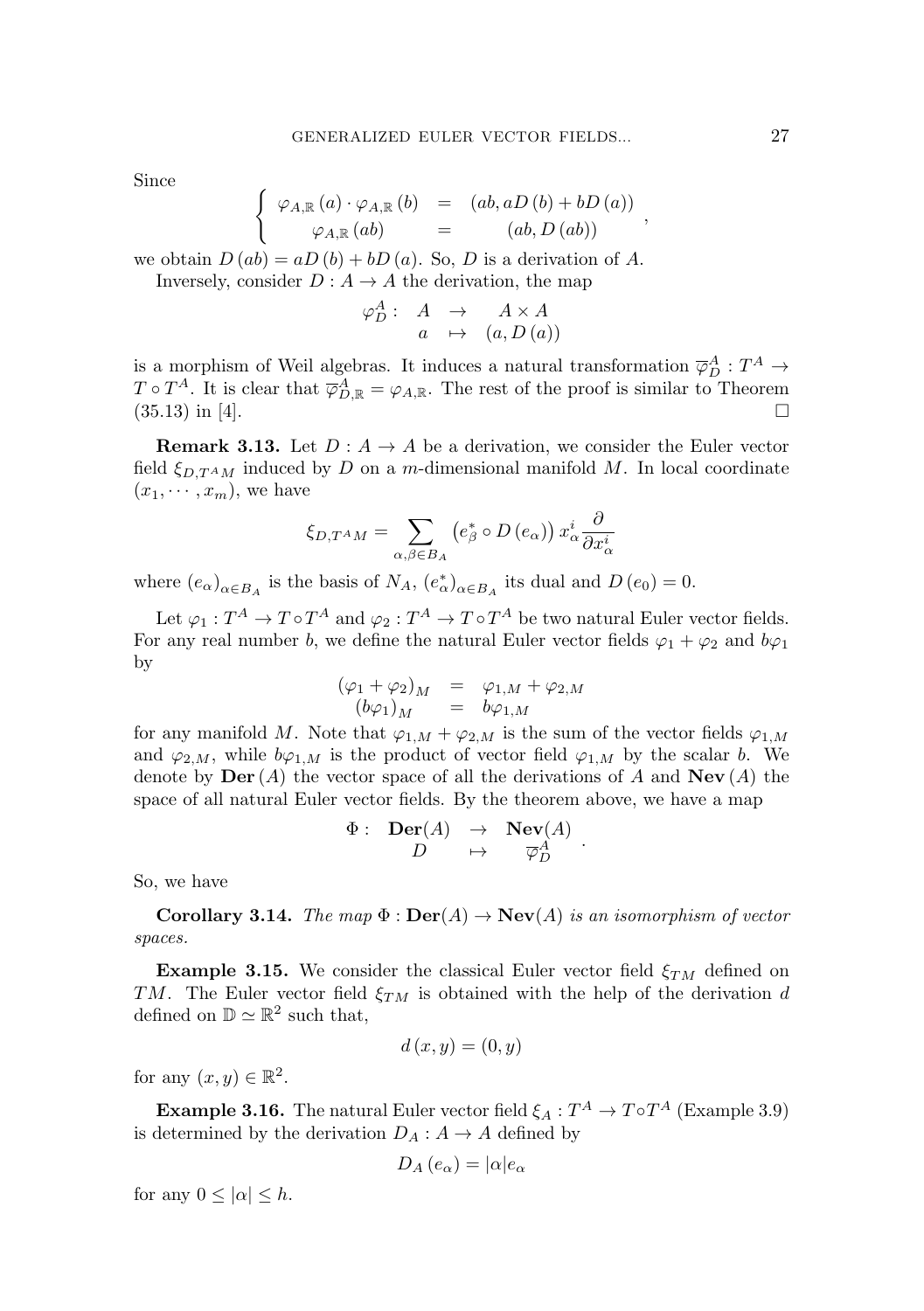## 28 P. M. KOUOTCHOP WAMBA

Example 3.17. All natural Euler vector fields associated to the tangent functor T are of the form

 $b\xi_{TM}$ 

where b is a real parameter. In fact, the structure of Weil algebra  $\mathbb{D} = \mathbb{R}^2$  is given by

$$
(x_1, y_1) \cdot (x_2, y_2) = (x_1 x_2, x_1 y_2 + x_2 y_1).
$$

Let  $\varphi_M : TM \to TTM$  be the Euler vector field on  $TM$ , it is associated to a derivation  $d: \mathbb{R}^2 \to \mathbb{R}^2$ . It has the form

$$
d\left(x,y\right)=\left(0,by\right)
$$

with  $b \in \mathbb{R}$ . It follows that the Euler vector field associated to  $\varphi_M$  is  $b\xi_{TM}$ .

In the next subsection, we generalize this result of the previous example to a tangent bundle of a higher order.

# 3.3. The natural Euler vector fields  $T^r \to T \circ T^r$

Using the identification  $\mathbb{R}^{r+1} \simeq J_0^r(\mathbb{R}, \mathbb{R})$  with the canonical basis  $(e_\alpha)_{0 \leq \alpha \leq r}$  such that

$$
e_{\alpha} \cdot e_{\beta} = \frac{(\alpha + \beta)!}{\alpha! \beta!} e_{\alpha + \beta},
$$

we have

**Lemma 3.18.** For any  $0 < \beta \leq r$ , the linear map  $\phi_{\beta}: J_0^r(\mathbb{R}, \mathbb{R}) \to J_0^r(\mathbb{R}, \mathbb{R})$ defined by

$$
\begin{cases}\n\phi_{\beta}(e_0) = 0 \\
\phi_{\beta}(e_{\alpha+1}) = \frac{(\alpha+\beta)!}{\alpha!\beta!}e_{\alpha+\beta}\n\end{cases}
$$

is a derivation.

*Proof.* By calculation.  $\square$ 

**Remark 3.19.** For any  $\beta = 1, \dots, r$ , we denote by  $\xi_{\beta}: T^r \to T \circ T^r$  the natural Euler vector field related to  $\phi_{\beta}$ . For any manifold M of dimension  $m \geq 1$ , we have locally

$$
\xi_{\beta,T^rM} = \sum_{\alpha=0}^{r-\beta} \frac{(\alpha+\beta)!}{\alpha!\beta!} x_{\alpha+1}^i \frac{\partial}{\partial x_{\alpha+1}^i}.
$$

**Lemma 3.20.** Any derivation  $\phi : \mathbb{R}^{r+1} \to \mathbb{R}^{r+1}$  is of the form

$$
\phi = \sum_{\beta=1}^r a_\beta \cdot \phi_\beta
$$

where  $a_1, \dots, a_r$  are the real numbers.

*Proof.* For any  $\alpha = 0, \dots, r$ , we have  $e_0 \cdot e_\alpha = e_\alpha$ , therefore  $\phi(e_\alpha) \cdot e_0 + \phi(e_0) \cdot$  $e_{\alpha} = \phi(e_{\alpha})$ . It follows that

$$
\phi(e_0) \cdot e_\alpha = 0, \quad \forall \alpha = 0, \cdots, r.
$$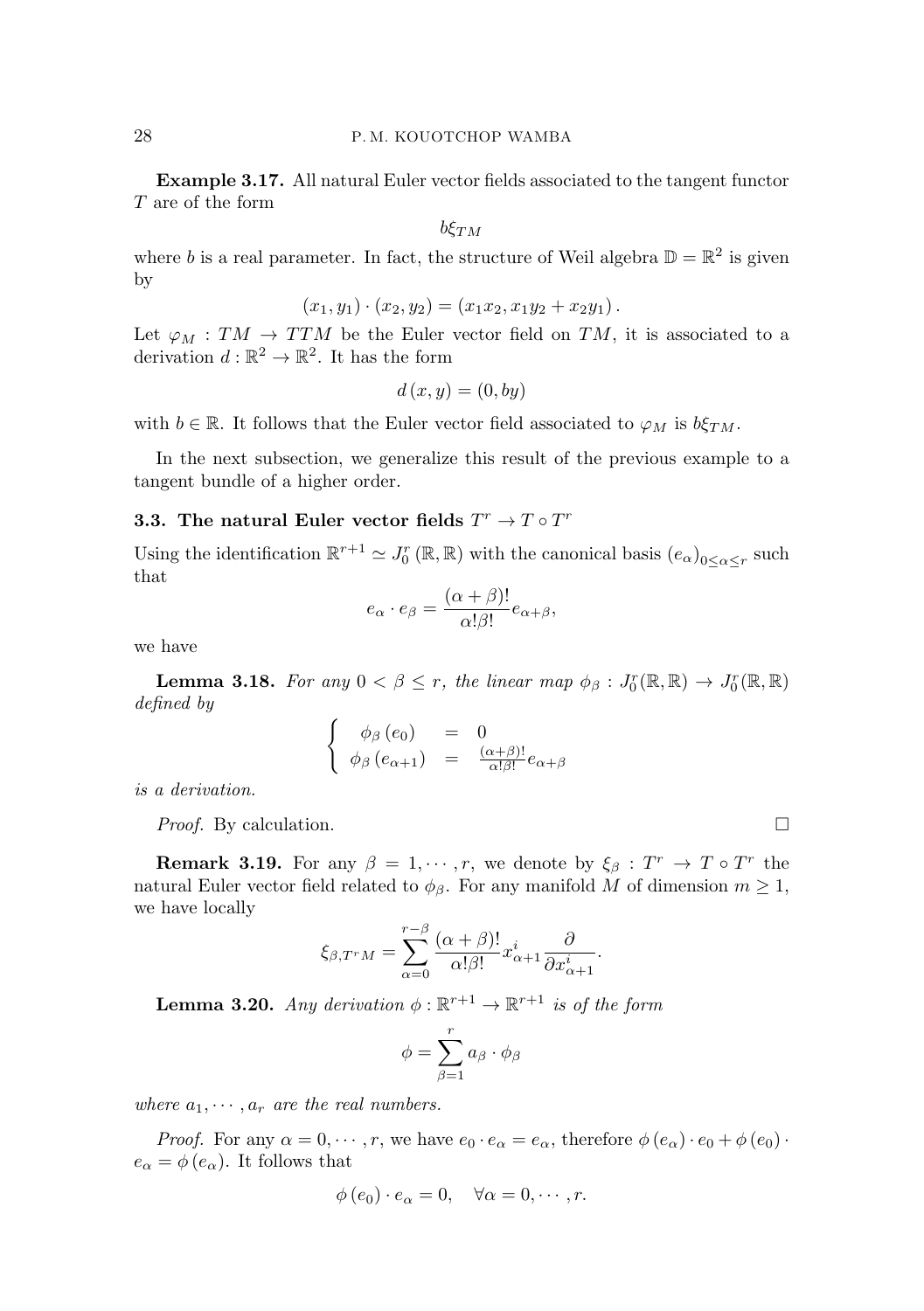Thus,  $\phi(e_0) = 0$ . We put

$$
\phi\left(e_{1}\right)=\sum_{\beta=0}^{r}a_{\beta}e_{\beta}
$$

with  $a_0, a_1, \dots, a_r$  being real numbers. Using the relation  $e_1 \cdot e_1 = 2e_2$ , we have

$$
\phi(e_2) = \phi(e_1) \cdot e_1 = \sum_{\beta=0}^{r-1} (\beta+1) a_{\beta} e_{\beta+1}.
$$

In the same way,  $e_2 \cdot e_1 = 3e_3$ , it follows that,  $3\phi(e_3) = \phi(e_2) \cdot e_1 + \phi(e_1) \cdot e_2$ . Now

$$
\phi(e_2) \cdot e_1 = \sum_{\beta=0}^{r-2} (\beta+1) (\beta+2) a_{\beta} e_{\beta+2},
$$
  

$$
\phi(e_1) \cdot e_2 = \sum_{\beta=0}^{r-2} \frac{(\beta+1) (\beta+2)}{2} a_{\beta} e_{\beta+2}.
$$

We deduce that,

$$
\phi(e_2) \cdot e_1 + \phi(e_1) \cdot e_2 = \sum_{\beta=0}^{r-2} 3 \frac{(\beta+1)(\beta+2)}{2} a_{\beta} e_{\beta+2}.
$$

So,

$$
\phi(e_3) = \sum_{\beta=0}^{n-2} \frac{(\beta+1)(\beta+2)}{2} a_{\beta} e_{\beta+2}.
$$

Looking the at expressions of  $\phi(e_1)$ ,  $\phi(e_2)$  and  $\phi(e_3)$  we put

$$
\phi(e_{\alpha}) = \sum_{\beta=0}^{r-\alpha+1} \frac{(\alpha+\beta-1)!}{(\beta-1)!\alpha!} a_{\beta} e_{\alpha+\beta-1}.
$$

By induction, using the relation  $e_{\alpha} \cdot e_1 = (\alpha + 1) e_{\alpha+1}$ , we obtain

$$
(\alpha + 1) \phi (e_{\alpha+1}) = \phi (e_{\alpha}) \cdot e_1 + \phi (e_1) \cdot e_{\alpha}.
$$

Now,

$$
\phi(e_{\alpha}) \cdot e_1 = \sum_{\beta=0}^{r-\alpha+1} \frac{(\alpha+\beta-1)!}{(\beta-1)!\alpha!} a_{\beta} e_{\alpha+\beta-1} \cdot e_1 = \sum_{\beta=0}^{r-\alpha} \frac{(\alpha+\beta)!}{(\beta-1)!\alpha!} a_{\beta} e_{\alpha+\beta},
$$

$$
\phi(e_1) \cdot e_{\alpha} = \sum_{\beta=0}^r a_{\beta} e_{\beta} \cdot e_{\alpha} = \sum_{\beta=0}^{r-\alpha} \frac{(\alpha+\beta)!}{\beta!\alpha!} a_{\beta} e_{\alpha+\beta}.
$$

We deduce that

$$
\phi(e_{\alpha}) \cdot e_1 + \phi(e_1) \cdot e_{\alpha} = \sum_{\beta=0}^{r-\alpha} \frac{(\alpha+1) (\alpha+\beta)!}{\beta! \alpha!} a_{\beta} e_{\alpha+\beta}.
$$

Thus,

$$
\phi(e_{\alpha+1}) = \sum_{\beta=0}^{r-\alpha} \frac{(\alpha+\beta)!}{\beta!\alpha!} a_{\beta}e_{\alpha+\beta}.
$$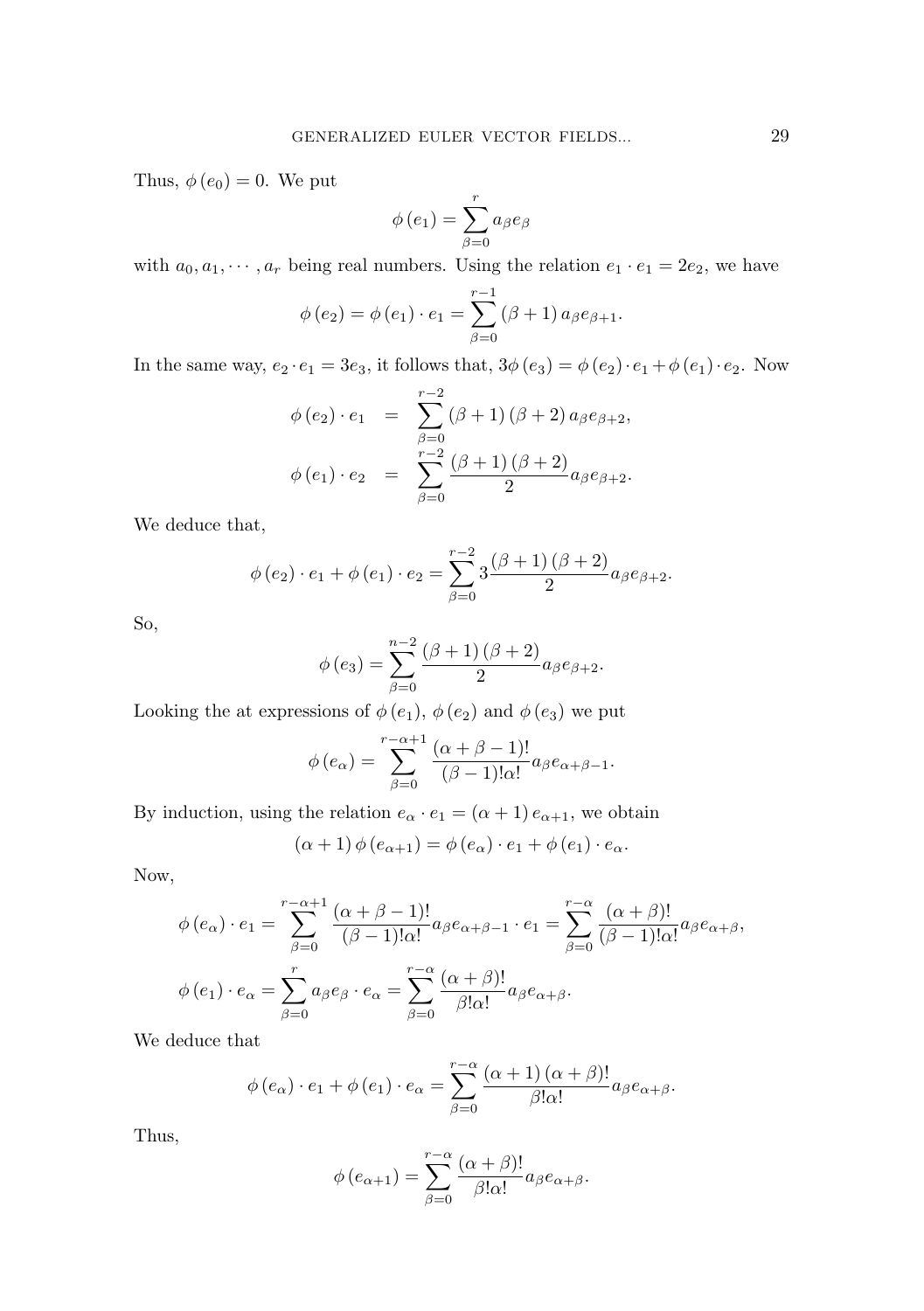On the other hand,  $\phi(e_r) = a_0e_{r-1} + a_1e_r$  and  $e_r \cdot e_1 = 0$ . Thus,  $\phi(e_r) \cdot e_1 +$  $\phi(e_1) \cdot e_r = 0$ . As

$$
\begin{array}{rcl}\n\phi(e_r) \cdot e_1 &=& ra_0e_r, \\
\phi(e_1) \cdot e_r &=& a_0e_r,\n\end{array}
$$

it follows that  $a_0 = 0$ . So, for any  $\alpha = 0, \dots, r-1$ , we have

$$
\phi(e_{\alpha+1}) = \sum_{\beta=1}^{r-\alpha} a_{\beta} \frac{(\alpha+\beta)!}{\beta! \alpha!} e_{\alpha+\beta} = \sum_{\beta=1}^{r-\alpha} a_{\beta} \phi_{\beta} (e_{\alpha+1}).
$$

This yields the result.

**Theorem 3.21.** All natural Euler vector fields  $T^r \to T \circ T^r$  are of the form

$$
\sum_{\beta=1}^r a_\beta \xi_{\beta,\cdot}
$$

where  $a_1, \dots, a_r$  are real numbers.

*Proof.* Let  $E: T^r \to T \circ T^r$  be a natural Euler vector field, it induces a derivation  $\phi : \mathbb{R}^{r+1} \to \mathbb{R}^{r+1}$ , where the structure of Weil algebra is defined above. So, by the previous lemma, there are the real numbers  $a_1, \dots, a_r$  such that

$$
\phi = \sum_{\beta=1}^r a_\beta \phi_\beta
$$

On the other hand, for any manifold  $M$ , locally we have

$$
E_{T^rM} = \sum_{\substack{\alpha,\gamma=1 \ r \ \beta=1 \ \alpha,\gamma=1}}^r \left(e_{\gamma}^* \circ \phi(e_{\alpha})\right) x_{\alpha}^i \frac{\partial}{\partial x_{\alpha}^i}
$$
  

$$
= \sum_{\substack{\beta=1 \ \alpha,\gamma=1}}^r a_{\beta} \left(e_{\gamma}^* \circ \phi_{\beta}(e_{\alpha})\right) x_{\alpha}^i \frac{\partial}{\partial x_{\alpha}^i}
$$
  

$$
= \sum_{\beta=1}^r a_{\beta} \xi_{\beta,T^rM}.
$$

. В последните поставите на селото на селото на селото на селото на селото на селото на селото на селото на се<br>Селото на селото на селото на селото на селото на селото на селото на селото на селото на селото на селото на

Thus, we obtain  $E = \sum_{r=1}^{r}$  $\sum_{\beta=1}a_{\beta}\xi_{\beta,\cdot}$ 

### 3.4. Absolute operators seen as natural Euler vector fields

Let F be a bundle functor on the category  $\mathcal{M}f$ . We denote by  $0_M$  the zero vector field on M.

**Definition 3.22.** ([4]) A natural operator  $R: T \rightarrow T \circ F$  is said to be an absolute operator if  $R_M X = R_M 0_M$  for every vector field X of M.

Let D be a derivation of A, for any real number t,  $\phi_t = \exp(tD) \in \text{Aut}(A)$ , where Aut  $(A)$  is the group of all automorphisms of A. It is a Lie subgroup of Lie group  $GL(A)$ . The map  $\phi_t : A \to A$  is an automorphism of A inducing a natural transformation  $\phi_{t,M}: T^A M \to T^A M$ . Consider the map  $D(M): \mathbb{R} \times T^A M \to$  $T^A M$  such that

$$
D\left(M\right)\left(t,\xi\right) = \phi_{t,M}\left(\xi\right)
$$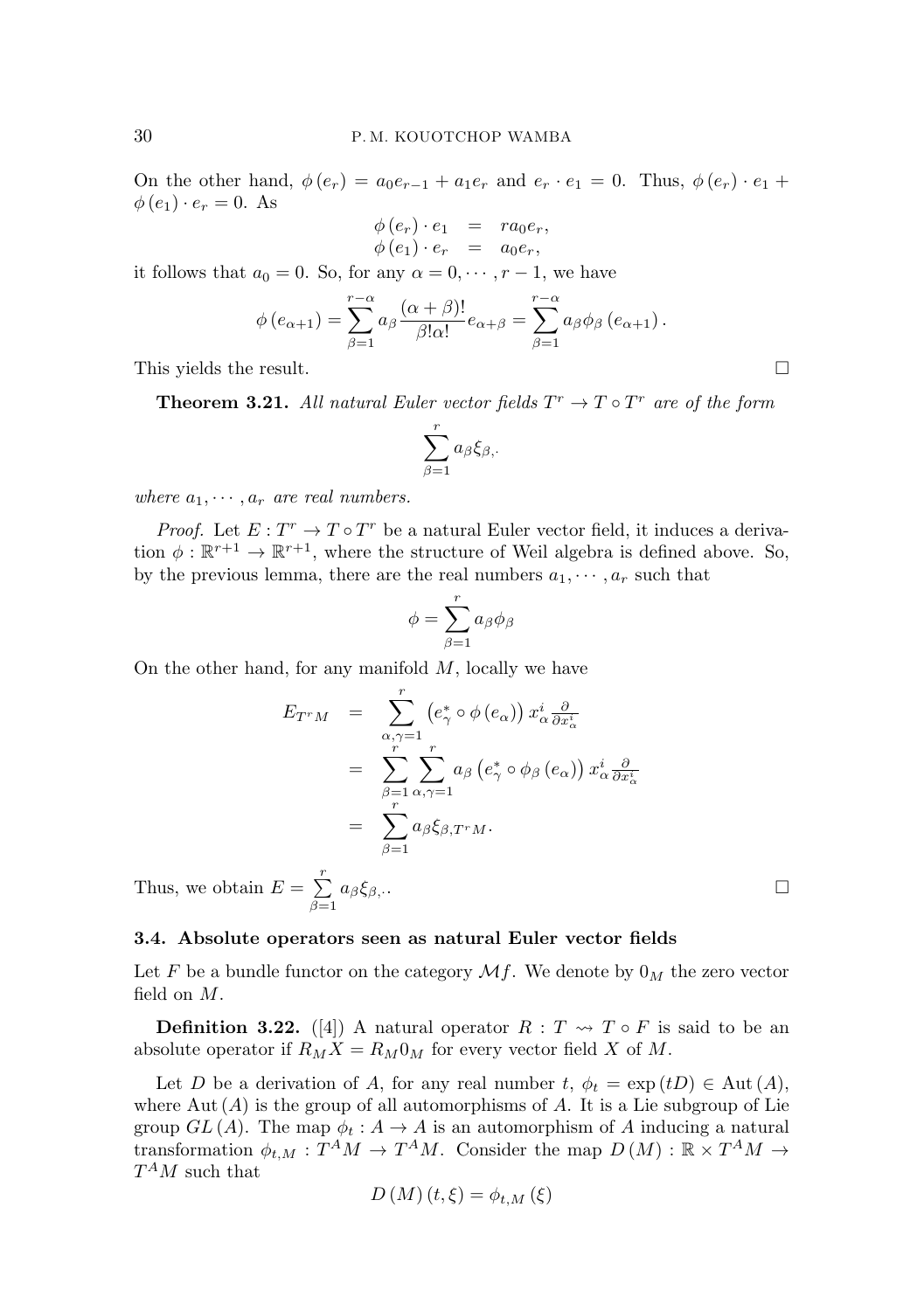for any  $(t,\xi) \in \mathbb{R} \times T^{A}M$ . It is one parameter subgroup of the vector field  $X_{D(M)}$ :  $T^AM \to T T^AM$ . On the other hand, for any  $f \in C^\infty \left( M,N \right)$  we have  $T^A f \circ \phi_{t,M} =$  $\phi_{t,N} \circ T^A f$  for every t. It follows that  $X_{D(M)}$  and  $X_{D(N)}$  are  $T^A f$ -related. We get a natural Euler vector field  $X_D: T^A \to T \circ T^A$  associated to D.

**Remark 3.23.** The constant map  $X \mapsto X_{D(M)}$  for all  $X \in \mathfrak{X}(TM)$  forms an absolute operator,  $Op(D)$ :  $T \rightsquigarrow T \circ T^A$ , which is said to be generated by D. In [4], it is shown that every absolute operator  $R: T \rightsquigarrow T \circ T^A$  is of the form  $R = \text{Op}(D)$ .

Corollary 3.24. There is bijective correspondence between the set of absolute operators and the set of natural Euler vector fields associated to  $T^A$ .

The main result on the prolongations of vector fields related to Weil bundle is given by I. Kolář ([4]). In fact, it proves that all natural operators  $T \rightsquigarrow T \circ T^A$ are of the form

$$
af(c) \circ \mathcal{T}^A + op(D)
$$

where af (c) is the natural affinor determined by  $c \in A$ ,  $\mathcal{T}^A$  the flow operator and op  $(D)$  the absolute operator determined by the derivation  $D$ .

**Corollary 3.25.** Let  $X \in \mathfrak{X}(M)$ , any prolongation of X from M to  $T^A M$  is of the form

$$
\sum_{0 \le |\alpha| \le h} a_{\alpha} X^{(\alpha)} + E
$$

where E is an Euler vector on  $T^A M$  induced by some derivation of A and  $a_0, a_\alpha$ are the real numbers.

*Proof.* Let  $X \in \mathfrak{X}(M)$  and  $\widetilde{X}$  be a prolongation of X on  $T^A M$ . We have  $\widetilde{X} =$  $af(a) \circ \mathcal{T}^{A} X + Op(D) 0_M$ , for a some derivation D and  $a \in A$ . As  $a = \sum_{i=1}^{n}$  $0 \leq |\alpha| \leq h$  $a_{\alpha}e_{\alpha}$ 

we obtain

$$
\widetilde{X} = \sum_{0 \le |\alpha| \le h} a_{\alpha} X^{(\alpha)} + E
$$

where E is the Euler vector field induced by  $D$ .

Corollary 3.26. All prolongations of the vector field  $X$  from  $M$  to  $T^{r}M$  are of the form

$$
\sum_{\alpha=0}^r a_{\alpha} X^{(\alpha)} + \sum_{\beta=1}^r b_{\beta} \xi_{\beta,M}
$$

where  $a_{\alpha}, b_{\beta}$  are real numbers.

#### 4. Homogeneous tensor fields on the Weil bundles

The notion of homogenity for functions on  $\mathbb{R}^n$  can be extended in an obvious way for functions, vector fields, differential forms, multivector fields on the Weil bundle  $T^{A}M$  of a manifold M of dimension  $m > 0$ . In this subsection, we generalize the results of [2] while replacing the tangent bundle of higher order by any Weil bundle.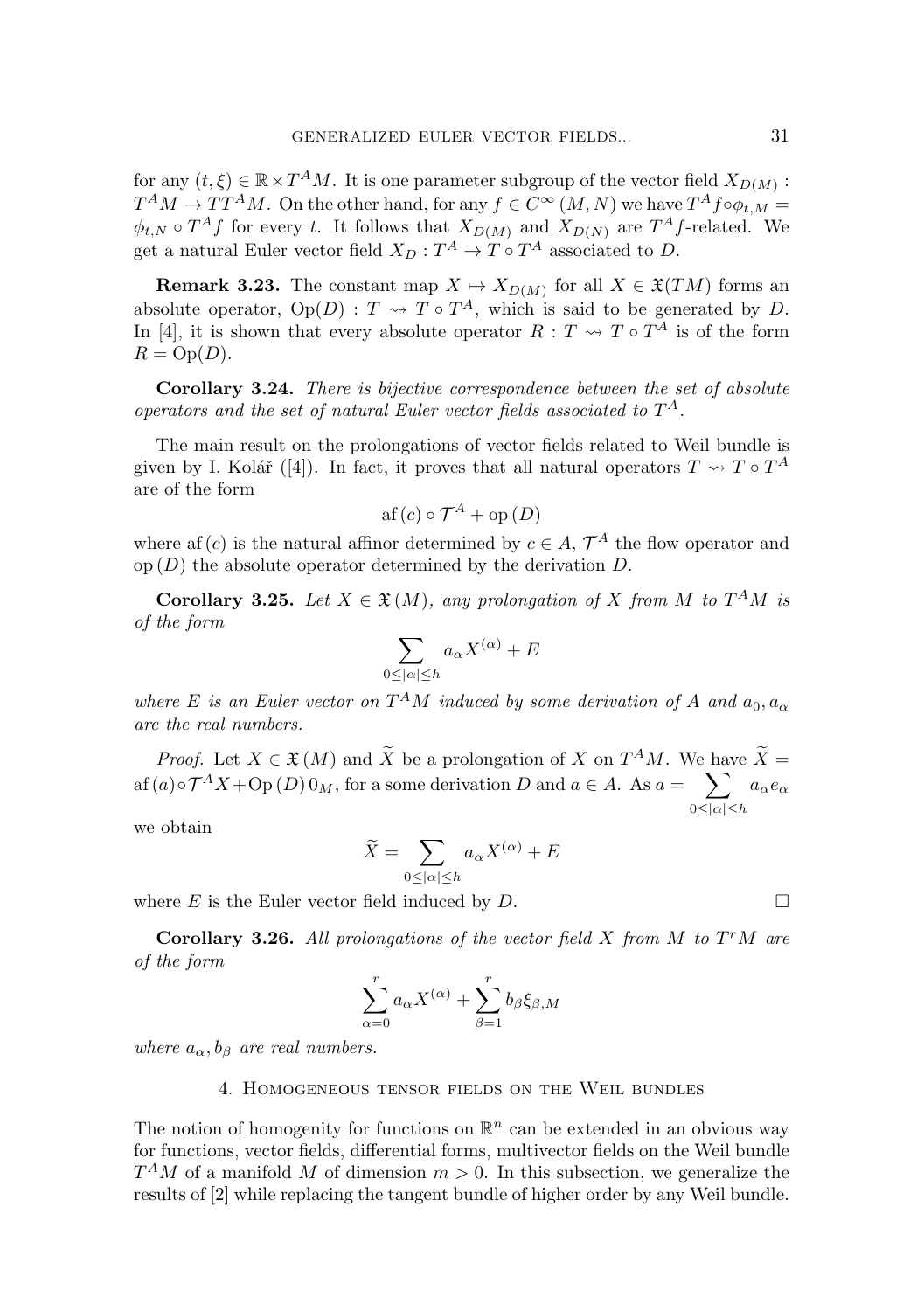#### 4.1. Homogeneous tensor fields

Let M be a smooth manifold of dimension  $m > 0$ . We denote by  $\xi_{T^A M}$  the Euler vector field on the Weil bundle  $T^A M$ . The global flow of  $\xi_{T^A M}$  is given by the map

$$
F_t: T^A M \to T^A M, \quad j^A g \mapsto j^A(g_t)
$$

for any real number  $t$ .

**Definition 4.1.** A tensor  $\varphi$  on  $T^A M$  is said to be homogeneous of degree  $|\alpha|$  $(\alpha \in \mathbb{N}^k)$  if

$$
F_t^*\varphi = e^{|\alpha|t}\varphi
$$

for any real number  $t$ .

**Proposition 4.2.** A tensor  $\varphi$  on  $T^A M$  is homogeneous of degree  $|\alpha|$  if and only if

$$
\mathcal{L}_{\xi_{T^{A}M}}\pmb{\varphi}=\left|\alpha\right|\pmb{\varphi}.
$$

*Proof.* Supposing that  $\varphi$  is homogeneous tensor fields of degree  $|\alpha|$ , we have:

$$
\mathcal{L}_{\xi_{T^A M}} \varphi = \lim_{t \to 0} \left( \frac{F_t^* \varphi - \varphi}{t} \right) = \lim_{t \to 0} \left( \frac{e^{|\alpha|t} - 1}{t} \right) \varphi = |\alpha| \varphi.
$$

Inversely, supposing that  $\mathcal{L}_{\xi_{T^A M}} \varphi = |\alpha| \varphi$ , for any  $z \in T^A M$  the function  $X : t \mapsto$  $F_t^* \varphi(z)$  is the solution of a differential equation  $\frac{du}{dt} = |\alpha| u$  with initial condition  $u(0) = \varphi(z)$ . Indeed,  $X(0) = \varphi(z)$  and  $\frac{d}{dt}(F_t^*\varphi) = F_t^*\mathcal{L}_{\xi_{T^AM}}\varphi = |\alpha| F_t^*\varphi$ , it follows that  $F_t^* \varphi(z) = e^{|\alpha|t} \varphi(z)$ .

- **Example 4.3.** (1) Let  $\varphi$  be a tensor field of the type  $(0, p)$  on a manifold M, for any  $|\alpha| \leq h$ , the tensor  $\varphi^{(\alpha)}$  (α-prolongation of  $\varphi$  on  $T^A M$ ) is a homogeneous tensor field of degree  $|\alpha|$ .
	- (2) Let X be a vector field on a manifold M. The vector field  $X^{(\alpha)}$  ( $\alpha$ prolongation of X on  $T^A M$ ) is a homogeneous vector field of degree  $- |\alpha|$ .
	- (3) If  $f_1$  and  $f_2$  are homogeneous functions of degree  $|\alpha_1|$  and  $|\alpha_2|$  respectively on  $T^{A}M$ . Then  $f_1 \cdot f_2$  is a homogeneous function of degree  $|\alpha_1| + |\alpha_2|$ .

**Proposition 4.4.** If  $\varphi_1$  and  $\varphi_2$  are homogeneous tensor fields on  $T^A M$  of degree  $|\alpha_1|$  and  $|\alpha_2|$  respectively. Then,  $\varphi_1 \otimes \varphi_2$  is homogeneous tensor field on  $T^{A}M$  of degree  $|\alpha_{1}| + |\alpha_{2}|.$ 

*Proof.* Given  $\varphi_1$  and  $\varphi_2$  as in the statement, we have:

 $\mathcal{L}_{\xi_{T^A M}}(\varphi_1 \otimes \varphi_2) = (\mathcal{L}_{\xi_{T^A M}}\varphi_1) \otimes \varphi_2 + \varphi_1 \otimes (\mathcal{L}_{\xi_{T^A M}}\varphi_2) = |\alpha_1|\,\varphi_1 \otimes \varphi_2 + |\alpha_2|\,\varphi_1 \otimes \varphi_2.$ It follows that  $\varphi_1 \otimes \varphi_2$  is a homogeneous tensor field of degree  $|\alpha_1| + |\alpha_2|$ .  $\square$ 

**Corollary 4.5.** If  $X_1$  and  $X_2$  are homogeneous vector fields on  $T^A M$  of degree  $|\alpha_1|$  and  $|\alpha_2|$  respectively. Then  $[X_1, X_2]$  is homogeneous vector field on  $T^A M$  of degree  $|\alpha_1| + |\alpha_2|$ .

*Proof.* Let  $X_1$  and  $X_2$  be homogeneous vector fields on  $T^A M$  of degree  $|\alpha_1|$  and  $|\alpha_2|$ . Using the Jacobi identity, we have

$$
\mathcal{L}_{\xi_{T^{A}M}}\left[X_{1}, X_{2}\right] = \left[X_{1}, \mathcal{L}_{\xi_{T^{A}M}}X_{2}\right] + \left[\mathcal{L}_{\xi_{T^{A}M}}X_{1}, X_{2}\right] = \left(|\alpha_{1}| + |\alpha_{2}|\right)\left[X_{1}, X_{2}\right].
$$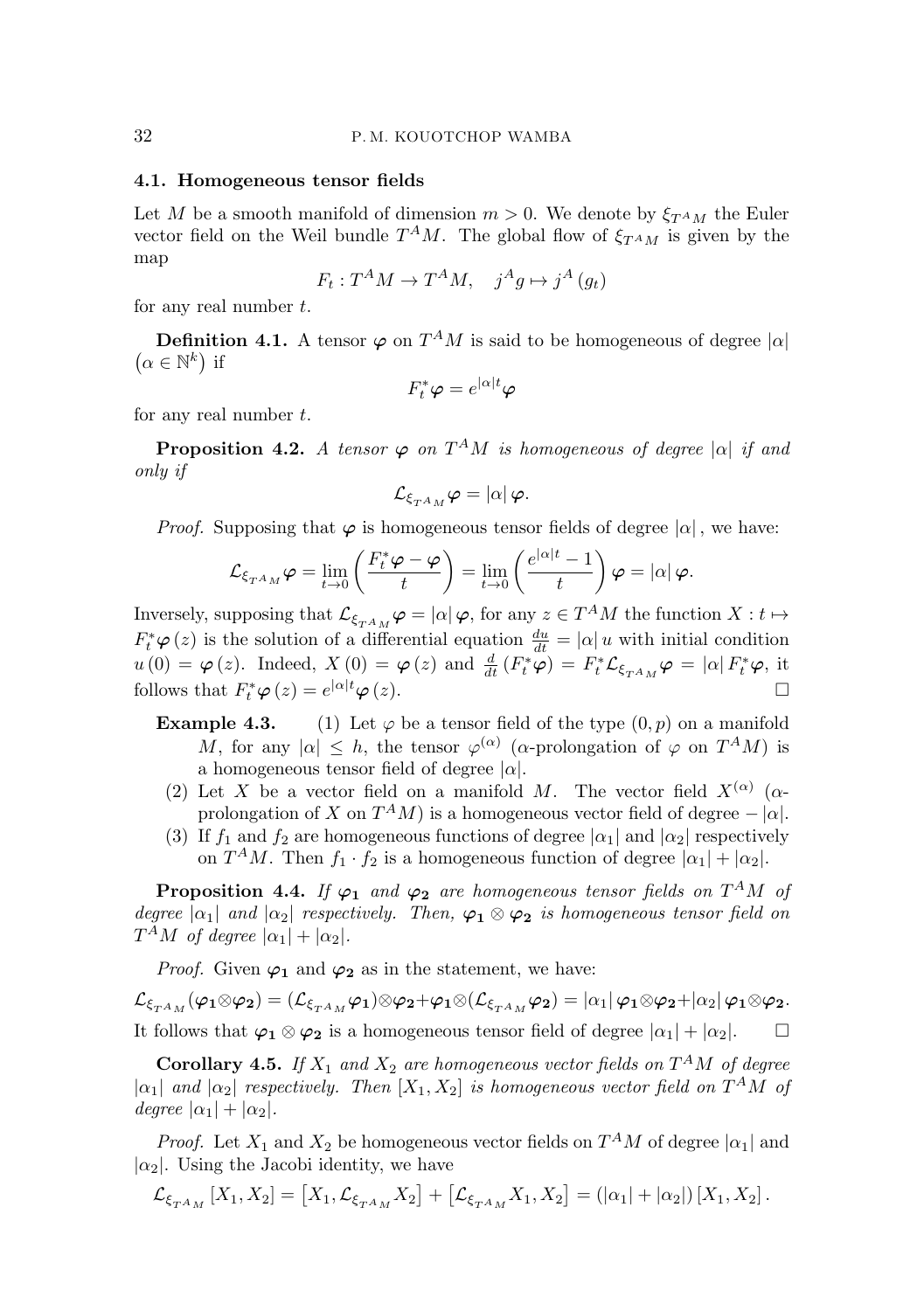Therefore,  $[X_1, X_2]$  is a homogeneous vector field of degree  $|\alpha_1| + |\alpha_2|$ .

**Corollary 4.6.** Let X be a homogeneous vector field of degree  $|\alpha|$  and f a homogeneous function of degree  $|\beta|$ . Then X (f) is a homogeneous function of degree  $|\alpha| - |\beta|$ .

Proof. We have

$$
\mathcal{L}_{\xi_{T^{A}M}}X(f) = (\mathcal{L}_{\xi_{T^{A}M}}X)(f) - |\beta| X(f) = |\alpha| X(f) - |\beta| X(f)
$$

and, therefore,  $X(f)$  is a homogeneous function of degree  $|\alpha| - |\beta|$ .

# 4.2. Particular case of the differential forms

- **Proposition 4.7.** (1) Let  $\omega_1$  and  $\omega_2$  be homogeneous forms of degree  $|\alpha_1|$ and  $|\alpha_2|$  respectively. Then  $\omega_1 \wedge \omega_2$  is homogeneous form of degree  $|\alpha_1| +$  $|\alpha_2|$ .
	- (2) Let  $\omega$  be a homogeneous p-form of degree  $|\alpha|$  and  $X_1, \dots, X_p$ , p homogeneous vector fields of degree  $|\alpha_1|, \cdots, |\alpha_p|$ . Then  $\omega(X_1, \cdots, X_p)$  is a homogeneous function of degree  $|\alpha| + |\alpha_1| + \cdots + |\alpha_p|$ .

Proof. We know that

$$
\mathcal{L}_{\xi_{T^{A}M}}(\omega(X_1,\dots,X_p)) = \mathcal{L}_{\xi_{T^{A}M}}\omega(X_1,\dots,X_p) + \sum_{i=1}^n \omega(X_1,\dots,\mathcal{L}_{\xi_{T^{A}M}}X_i,\dots,X_p).
$$

As  $\mathcal{L}_{\xi_{T^A M}} \omega = |\alpha| \omega$  and  $\mathcal{L}_{\xi_{T^A M}} X_i = |\alpha_i| X_i$  for any  $i \leq p$ , we have  $= |\alpha| \omega (X_1, \cdots, X_n) + (|\alpha_1| + \cdots + |\alpha_n|) \omega (X_1, \cdots, X_n).$ 

So, we obtain the result.  $\Box$ 

**Remark 4.8.** Let  $(x^i, x^i_\alpha)_{\alpha \in B_A}$  be an adapted local coordinate system of  $T^A M$ . The local expression of the Pfaff form  $\omega$  on  $T^A M$  is given by

$$
\omega = a_0^i dx^i + \sum_{\alpha \in B_A} a_i^{\alpha} dx^i_{\alpha}
$$

and we have

$$
\mathcal{L}_{\xi_{T^A M}} \omega = \sum_{\alpha \in B_A} \xi_{T^A M} \left( a_i^{\alpha} \right) dx_{\alpha}^i + a_i^{\alpha} \xi_{T^A M} \left( dx_{\alpha}^i \right).
$$

Now,  $\xi_{T^AM} = \sum$  $\beta \in B_A$  $|\beta| \, x_\beta^j$ ∂  $\partial x^j_\beta$ and  $\xi_{T^A M} (dx^i_\alpha) = |\alpha| dx^i_\alpha$  and we have

$$
\mathcal{L}_{\xi_{T^A M}} \omega = \sum_{\alpha, \beta \in B_A} |\beta| \, x_\beta^j \frac{\partial a_i^\alpha}{\partial x_\beta^j} dx_\alpha^i + |\alpha| \, a_i^\alpha dx_\alpha^i = \sum_{\alpha \in B_A} \left( \sum_{\beta \in B_A} |\beta| \, x_\beta^j \frac{\partial a_i^\alpha}{\partial x_\beta^j} + |\alpha| \, a_i^\alpha \right) dx_\alpha^i.
$$

If  $\omega$  is homogeneous of degree  $|\gamma|$ , then we have  $a_0^i = 0$  and

$$
\sum_{\beta \in B_A} |\beta| x_{\beta}^j \frac{\partial a_i^{\alpha}}{\partial x_{\beta}^j} + |\alpha| a_i^{\alpha} = |\gamma| a_i^{\alpha}.
$$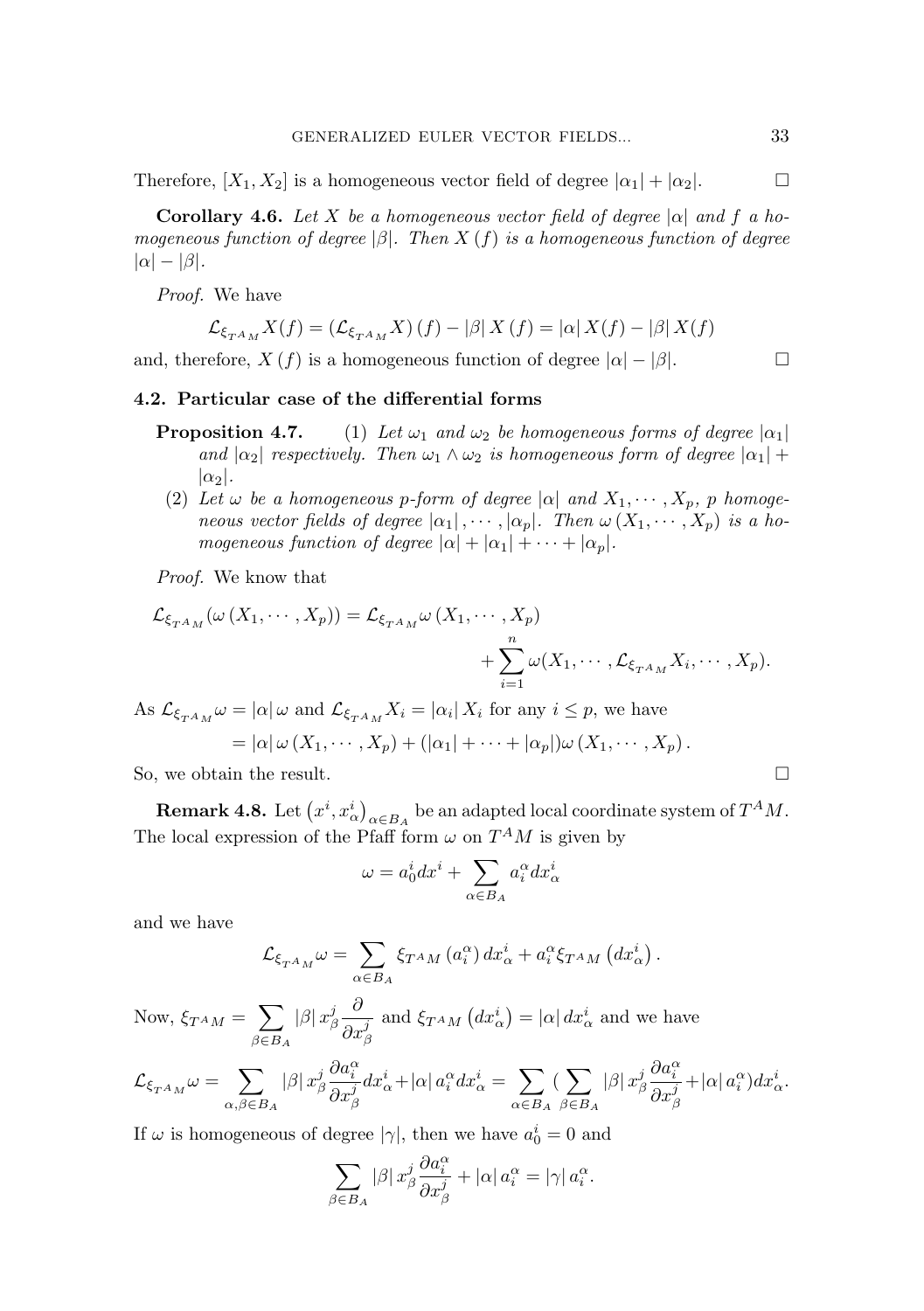Thus, we obtain

$$
\sum_{\beta \in B_A} |\beta| \, x_\beta^j \frac{\partial a_i^\alpha}{\partial x_\beta^j} = (|\gamma| - |\alpha|) \, a_i^\alpha.
$$

It follows that, for each  $0 < i \leq m$  and  $\alpha \in B_A$ , the function  $a_i^{\alpha}$  is homogeneous of degree  $|\gamma| - |\alpha|$ .

**Proposition 4.9.** Let  $\omega$  be a homogeneous p-form on  $T^A M$  of degree  $|\alpha|$ . Then  $d\omega, i_{\xi_{T^{A}M}}\omega$  are homogeneous of degree  $|\alpha|.$ 

Proof. In the first case,

$$
\mathcal{L}_{\xi_{T^{A}M}}(d\omega) = d(\mathcal{L}_{\xi_{T^{A}M}}\omega) = |\alpha| d\omega.
$$

By the same argument,

$$
\mathcal{L}_{\xi_{T^AM}}(i_{\xi_{T^AM}}\omega)=i_{\xi_{T^AM}}d(i_{\xi_{T^AM}}\omega)=i_{\xi_{T^AM}}(\mathcal{L}_{\xi_{T^AM}}\omega)=|\alpha|\,(i_{\xi_{T^AM}}\omega).
$$

Therefore  $i_{\xi_{T^A M}}\omega$  and  $d\omega$  are homogeneous of degree  $|\alpha|$ .

## 4.3. Case of multivector fields

- **Proposition 4.10.** (1) Let  $\pi_1$  and  $\pi_2$  be homogeneous multivector fields on  $T^{A}M$  of degree  $|\alpha_{1}|$  and  $|\alpha_{2}|$  respectively. Then,  $\pi_{1}\wedge\pi_{2}$  is homogeneous multivector field of degree  $|\alpha_1| + |\alpha_2|$ .
	- (2) If  $\pi = X_1 \wedge \cdots \wedge X_p$  is a simple multivector field on  $T^A M$ , where  $X_1, \cdots, X_p$ are p homogeneous vector fields of degree  $|\alpha_1|, \cdots, |\alpha_p|$ . Then,  $\pi$  is a homogeneous multivector field on  $T^A M$  of degree  $|\alpha_1| + \cdots + |\alpha_p|$ .
	- (3) Let  $\pi_1$  and  $\pi_2$  be homogeneous multivector fields on  $T^A M$  of degree  $|\alpha_1|$ and  $|\alpha_2|$  respectively. Then,  $[\pi_1, \pi_2]$  is a homogeneous multivector field of degree  $|\alpha_1| + |\alpha_2|$ .

*Proof.* Let  $\pi_1 \in \mathfrak{X}^p(T^AM)$  and  $\pi_2 \in \mathfrak{X}^q(T^AM)$ , we have:

$$
\mathcal{L}_{\xi_{T}A_{M}}\left[\pi_{1},\pi_{2}\right] = -(-1)^{(p-1)(q-1)}\left[\pi_{2},\mathcal{L}_{\xi_{T}A_{M}}\pi_{1}\right] + \left[\pi_{1},\mathcal{L}_{\xi_{T}A_{M}}\pi_{2}\right]
$$

$$
= -(-1)^{(p-1)(q-1)}\left|\alpha_{1}\right|\left[\pi_{2},\pi_{1}\right] + \left|\alpha_{2}\right|\left[\pi_{1},\pi_{2}\right].
$$

We deduce that  $\mathcal{L}_{\xi_{T^A M}} [\pi_1, \pi_2] = (|\alpha_1| + |\alpha_2|) [\pi_1, \pi_2].$ 

**Proposition 4.11.** Let  $\pi \in \mathfrak{X}^p(T^AM)$  be a homogeneous multivector field of degree  $|\alpha|$ . For any p homogeneous functions  $f_1, \dots, f_p$  on  $T^A M$  of degree  $|\alpha_1|, \dots, |\alpha_p|$  the function  $\pi(df_1, \dots, df_p)$  is homogeneous of degree  $|\alpha| + |\alpha_1| +$  $\cdots + |\alpha_p|.$ 

Proof. We have,

$$
\mathcal{L}_{\xi_{T^{A}M}}\left(\pi\left(df_{1},\cdots,df_{p}\right)\right)
$$
\n
$$
=\mathcal{L}_{\xi_{T^{A}M}}\pi\left(df_{1},\cdots,df_{p}\right)+\sum_{i=1}^{p}\pi(df_{1},\cdots,\mathcal{L}_{\xi_{T^{A}M}}df_{i},\cdots,df_{p})
$$
\n
$$
=|\alpha|\pi\left(df_{1},\cdots,df_{p}\right)+\sum_{i=1}^{n}|\alpha_{i}|\pi\left(df_{1},\cdots,df_{p}\right).
$$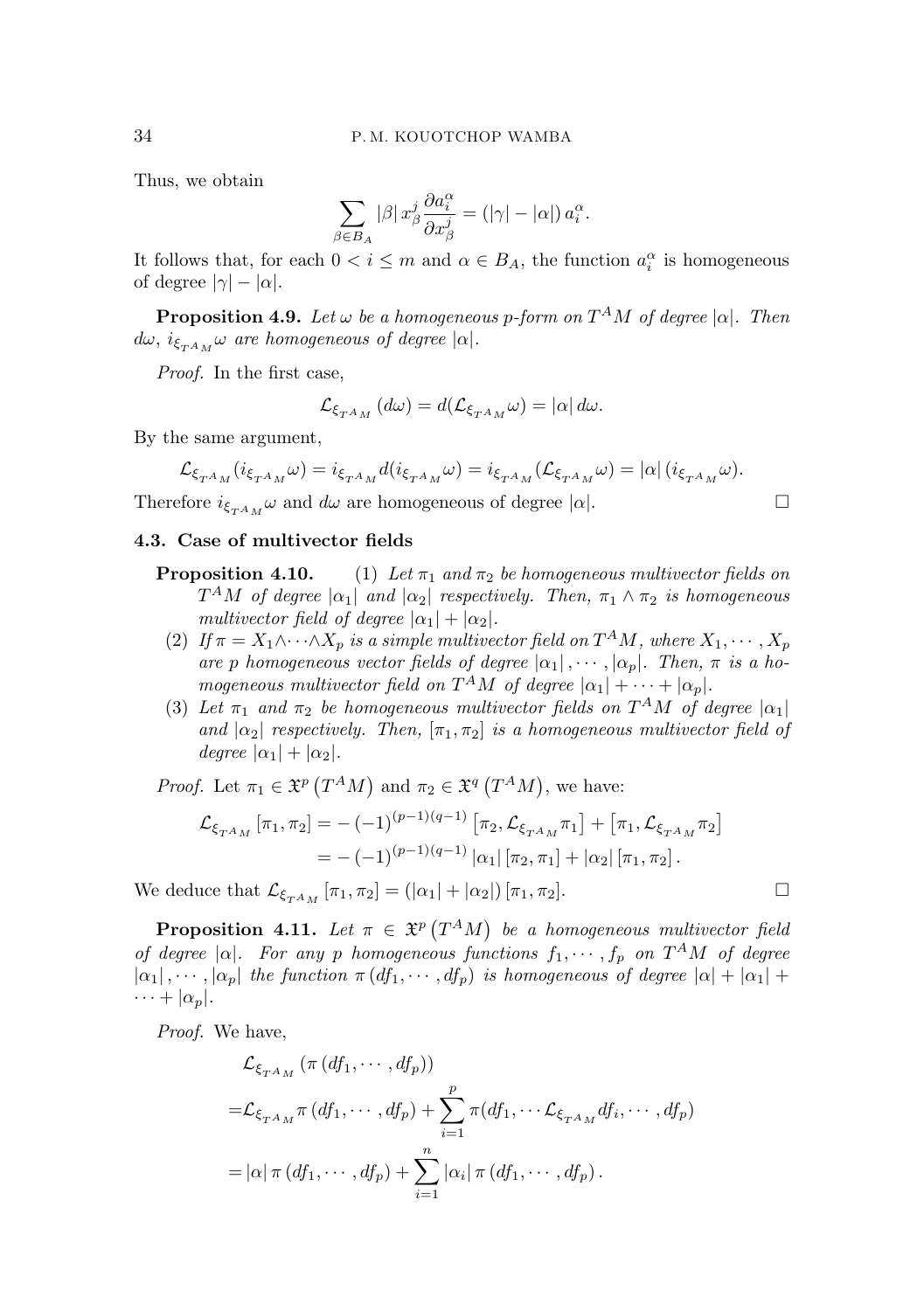We deduce that

$$
\mathcal{L}_{\xi_{T^A M}} (\pi (df_1, \cdots, df_p)) = (|\alpha| + |\alpha_1| + \cdots + |\alpha_p|) \pi (df_1, \cdots, df_p).
$$

Let M be a smooth m-dimensional manifold. A Poisson structure on M is a R-bilinear Lie bracket  $\{\cdot,\cdot\}$  on  $C^{\infty}(M)$  satisfying the Leibnitz rule

$$
\{f, gh\} = \{f, g\}h + g\{f, h\}, \quad \forall f, g, h \in C^{\infty}(M). \tag{4.1}
$$

It follows from (4.1) that there exists a bivector field  $w \in \mathfrak{X}^2(M)$  such that

$$
\{f,g\}_w = w\,(df,dg)\,.
$$

The Jacobi identity for  $\{\cdot,\cdot\}_w$  is equivalent to the Poisson condition  $[w,w] = 0$ , where  $[\cdot, \cdot]$  is the Schouten-Nijenhuis bracket. In this case, one says that the bivector field w defines the Poisson structure on M.

**Proposition 4.12.** Let  $\pi$  be a Poisson bivector on  $T^A M$  homogeneous of degree  $|\alpha|$ . For any homogeneous function f of degree  $|\beta|$ , the hamiltonian vector field  $X_f$  is a homogeneous vector field of degree  $|\alpha| + |\beta|$ .

*Proof.* Let  $g \in C^{\infty}(M)$  and  $|\gamma| \leq h$ , we have:

$$
\mathcal{L}_{\xi_{T^{A}M}} X_f \left( g^{(\gamma)} \right) = \left[ \xi_{T^{A}M}, X_f \right] \left( g^{(\gamma)} \right) = \xi_{T^{A}M} \left( \pi \left( df, dg^{(\gamma)} \right) \right) - |\gamma| X_f \left( g^{(\gamma)} \right)
$$
  
\n
$$
= (|\alpha| + |\beta| + |\gamma|) \pi \left( df, dg^{(\gamma)} \right) - |\gamma| X_f \left( g^{(\gamma)} \right) = (|\alpha| + |\beta|) X_f \left( g^{(\gamma)} \right).
$$
  
\nTherefore,  $\mathcal{L}_{\xi_{T^{A}M}} X_f = (|\alpha| + |\beta|) X_f.$ 

**Corollary 4.13.** Let  $\pi$  be a Poisson bivector on  $T^A M$  homogeneous of degree | $\alpha$ |. If  $f_1$  and  $f_2$  are homogeneous functions of degree  $|\alpha_1|$  and  $|\alpha_2|$  respectively. Then, the function  $\{f_1, f_2\}$  is homogeneous of degree  $|\alpha| + |\alpha_1| + |\alpha_2|$ .

# 5. Homogeneous properties of Euler vector fields on some GEOMETRIC STRUCTURES

In the sequel, by  $\langle \cdot, \cdot \rangle_M$  we denote the canonical pairing  $TM \times_M T^*M \to \mathbb{R}$ .

### 5.1. Case of the tangent lifts of Poisson manifolds

For any manifold M of dimension  $m \geq 1$ , there is a canonical diffeomorphism (see  $[1, 3, 5]$ 

$$
\kappa_M^r: T^rTM \to TT^rM
$$

which is an isomorphism of vector bundles from

$$
T^r(\pi_M): T^rTM \to T^rM
$$
 to  $\pi_{T^rM}: TT^rM \to T^rM$ .

It is called the canonical isomorphism of flow associated to the bundle functor  $T<sup>r</sup>$ . Consider the linear form  $\tau_r$  on  $J_0^r(\mathbb{R}, \mathbb{R})$  defined by  $\tau_r(j_0^r g) = \frac{1}{r!} \frac{d^r g}{dt^r}(t) \Big|_{t=0}$  and the canonical map

$$
\alpha_M^r : T^*T^rM \to T^rT^*M
$$

which is an isomorphism of vector bundles

 $\pi^*_{T^rM}: T^*T^rM \to T^rM$  and  $T^r(\pi_M^*): T^*T^*M \to T^rM$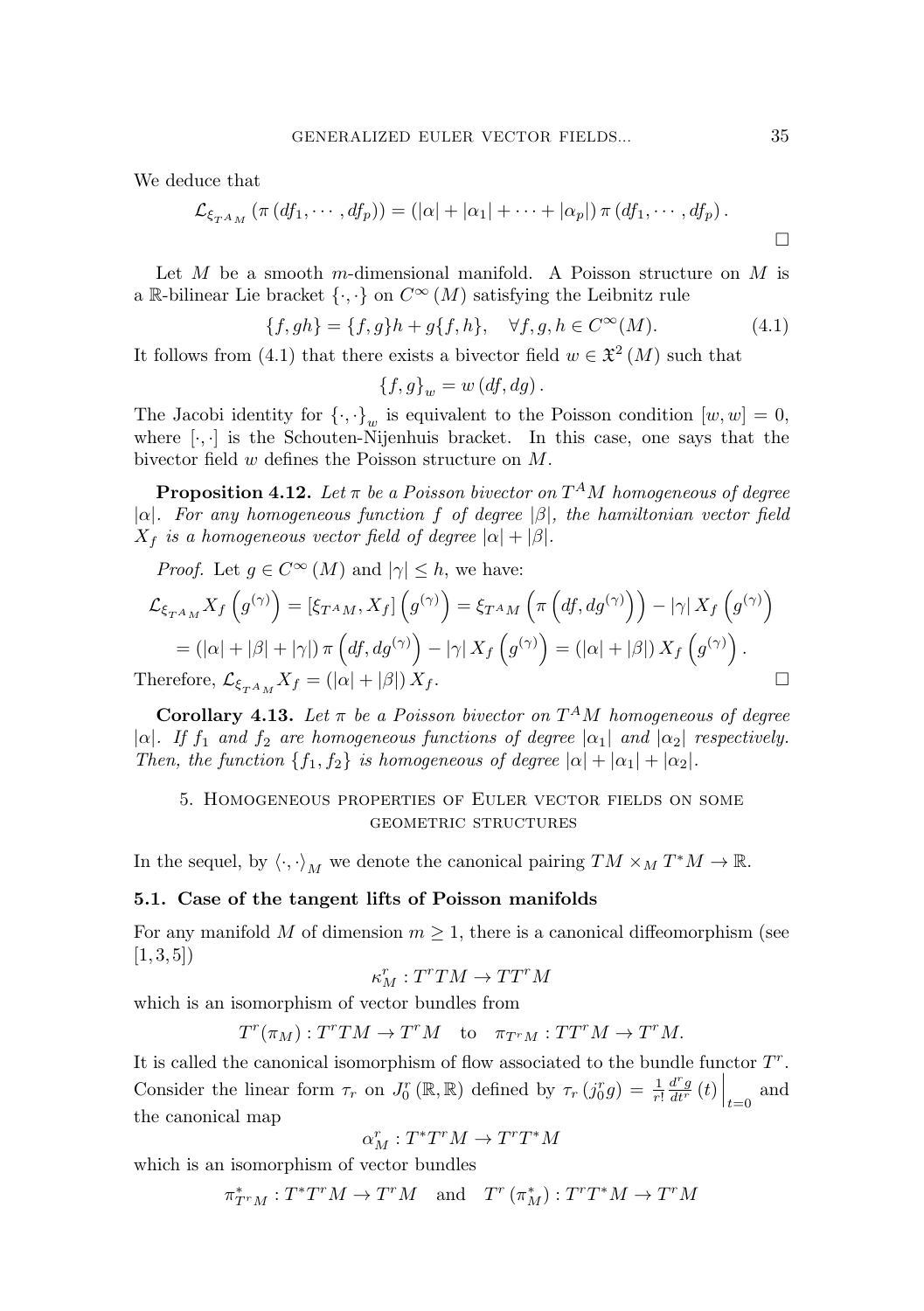such that, for any  $(u, u^*) \in T^*TM \oplus T^*T^*M$ ,

$$
\langle \kappa_M^r\left(u\right),u^*\rangle_{T^rM}=\langle u,\alpha_M^r\left(u^*\right)\rangle_{T^rM}'
$$

where  $\langle \cdot, \cdot \rangle'_{T^rM} = \tau_r \circ T^r \left( \langle \cdot, \cdot \rangle_M \right)$  (see [1]). We denote by  $\varepsilon_M^r$  the inverse of  $\alpha_M^r$ .

Let  $(x^1, \dots, x^m)$  be a local coordinate system of M, we introduce the coordinates  $(x^i, p_j)$  in  $T^*M$ ,  $(x^i, p_j, x^i_\beta, p^\beta_j)$  in  $T^rT^*M$  and  $(x^i, x^i_\beta, \pi_j, \pi^\beta_j)$  in  $T^*T^rM$ . We have:

$$
\alpha_M^r(x^i, \pi_j, x_\beta^i, \pi_j^\beta) = (x^i, x_\beta^i, p_j, p_j^\beta), \text{ with } \begin{cases} p_j = \pi_j^r \\ p_j^\beta = \pi_j^{r-\beta} \end{cases}.
$$

Let  $(M, w)$  be a Poisson manifold. The complete lift of higher order of w in the sense of [6] and denoted by  $w^{(c)}$  is a Poisson bivector field on  $T^{r}M$  since the Poisson condition  $[w^{(c)}, w^{(c)}] = 0$ , is satisfied. Denoting by  $\sharp_w : T^*M \to TM$  the anchor map induced by  $w$ , we have

$$
\sharp_{w^{(c)}} = \alpha_M^r \circ T^r (\sharp_w) \circ \kappa_M^r.
$$

Let  $(x^1, \dots, x^m)$  be a local coordinate system of M such that  $w = w^{ij} \frac{\partial}{\partial x^i} \wedge \frac{\partial}{\partial x^j}$ , we have

$$
w^{(c)} = (w^{ij})^{(\alpha + \beta - r)} \frac{\partial}{\partial x_{\alpha}^i} \wedge \frac{\partial}{\partial x_{\beta}^j}.
$$

In [6], we have shown that, for any  $f, g \in C^{\infty}(M)$ , we have:

$$
\left\{f^{(\alpha)}, g^{(\beta)}\right\}_{w^{(c)}} = \left\{f, g\right\}_{w}^{(\alpha+\beta-r)}
$$

with  $0 \leq \alpha, \beta \leq r$ .

**Definition 5.1.** The Poisson manifold  $(M, w)$  is said homogeneous related to a vector field  $X \in \mathfrak{X}(M)$  if  $\mathcal{L}_X w = -w$ .

**Theorem 5.2.** The Poisson manifold  $(T^{r}M, w^{(c)})$  is a homogeneous Poisson manifold related to  $\frac{1}{r} \cdot \xi_{T^rM}$ . More precisely,

$$
\left[\xi_{T^rM}, w^{(c)}\right] = -rw^{(c)}.
$$

*Proof.* For any  $f, g \in C^{\infty}(M)$ , we have

$$
\begin{array}{rcl}\left[\xi_{T^rM},w^{(c)}\right]\left(df^{(\alpha)}\wedge dg^{(\beta)}\right)&=&\left.\left\langle\xi_{T^rM},d\left(i_{w^{(c)}}\left(df^{(\alpha)}\wedge dg^{(\beta)}\right)\right)\right\rangle_{T^rM}\\&-\left\langle w^{(c)},d\left(\left(i_{\xi_{T^rM}}df^{(\alpha)}\right)\wedge dg^{(\beta)}\right)\right\rangle_{T^rM}.\end{array}
$$

Therefore,

$$
\begin{split}\n\left[\xi_{T^rM}, w^{(c)}\right] \left(df^{(\alpha)} \wedge dg^{(\beta)}\right) \\
&= -\left\langle w^{(c)}, \alpha df^{(\alpha)} \wedge dg^{(\beta)} + \beta df^{(\alpha)} \wedge dg^{(\beta)} \right\rangle_{T^rM} + \xi_{T^rM} \left(\{f, g\}_{w}^{(\alpha+\beta-r)}\right) \\
&= (\alpha + \beta - r) \left\{f, g\}_{w}^{(\alpha+\beta-r)} - \left\langle w^{(c)}, (\alpha+\beta) df^{(\alpha)} \wedge dg^{(\beta)} \right\rangle \\
&= (\alpha + \beta - r) \left\{f, g\}_{w}^{(\alpha+\beta-r)} - (\alpha+\beta) \left\{f, g\}_{w}^{(\alpha+\beta-r)}\right.\n\end{split}
$$

We deduce that

$$
\[ \xi_{T^rM}, w^{(c)} \] \left( df^{(\alpha)} \wedge dg^{(\beta)} \right) = -r \{ f, g \}^{(\alpha+\beta-r)}_w = -rw^{(c)} \left( df^{(\alpha)} \wedge dg^{(\beta)} \right). \Box
$$
  
Thus, 
$$
[ \xi_{T^rM}, w^{(c)} ] = -rw^{(c)}.
$$

**Remark 5.3.** For  $r = 1$ , we obtain the result established by I. Vaisman in [9].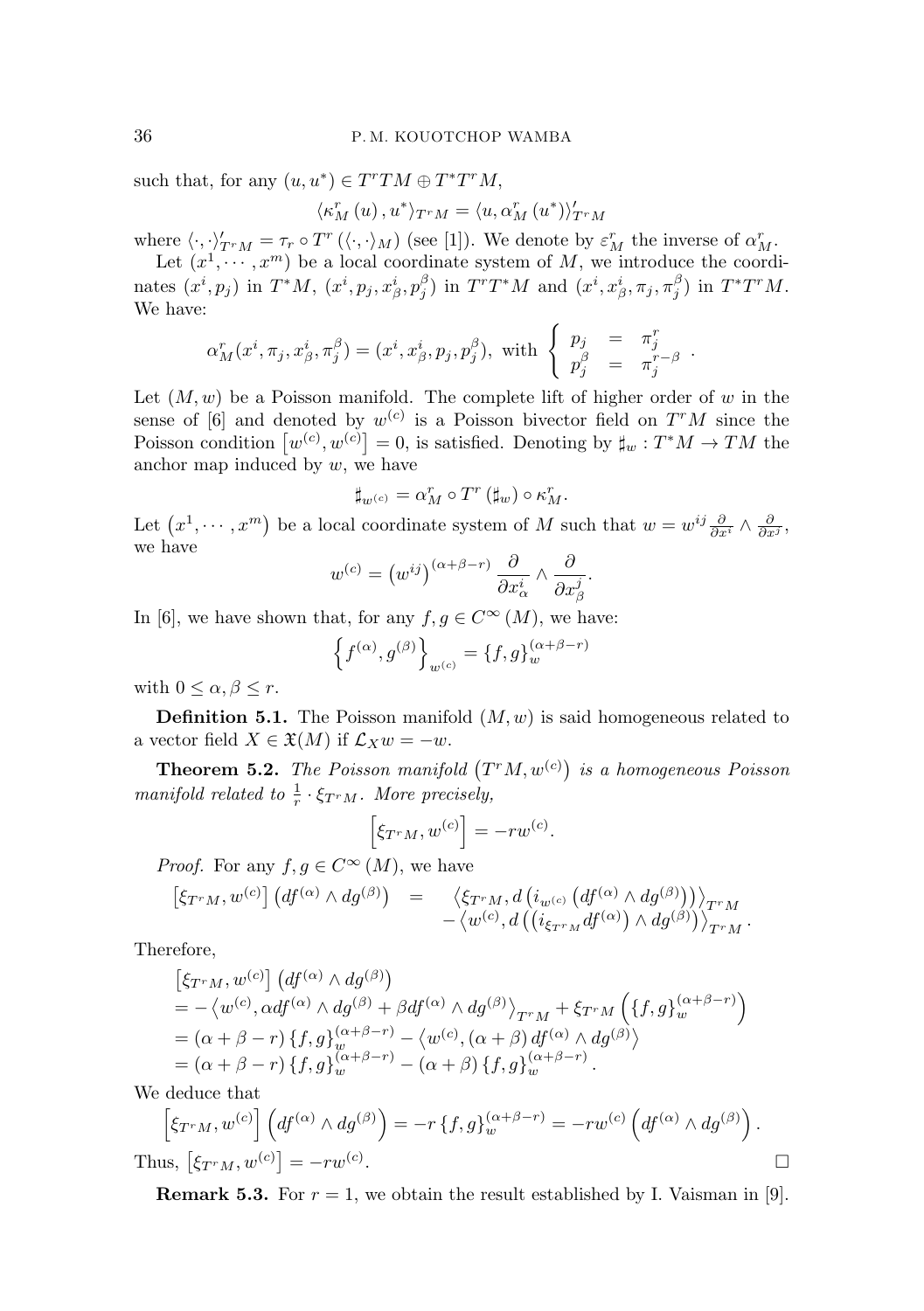#### 5.2. Tangent Dirac structures of higher order

Let M be a smooth manifold of dimension  $m \geq 1$ . We recall that, an almost Dirac structure on M is a subbundle of  $L \subset TM \oplus T^*M$  of rank m which is maximally isotrope related to the canonical pairing on  $TM \oplus T^*M$  defined by

$$
\langle X \oplus \omega, Y \oplus \omega \rangle_{+} = \frac{1}{2} (\langle Y, \omega \rangle_{M} + \langle X, \omega \rangle_{M}).
$$

We put

$$
\langle X \oplus \omega, Y \oplus \omega \rangle_{-} = \frac{1}{2} (\langle Y, \omega \rangle_{M} - \langle X, \omega \rangle_{M}).
$$

If the space of local sections of L denoted by  $\Gamma(L)$  is closed under the bracket,

$$
[X \oplus \omega, Y \oplus \omega] = [X, Y] \oplus (\mathcal{L}_X \omega - \mathcal{L}_Y \omega + d\left(\langle X \oplus \omega, Y \oplus \omega \rangle_{-}\right))
$$

we say that  $L$  is a Dirac structure on  $M$ .

**Definition 5.4.** A Dirac structure  $L$  on  $M$  is called a homogeneous Dirac structure related to a vector field Z on M if, for any  $(X, \omega) \in \Gamma(L)$ ,  $([Z, X] + X, \mathcal{L}_Z \omega) \in$  $\Gamma(L)$ .

Let  $L \subset TM \oplus T^*M$  be a Dirac structure, we put

$$
\mathcal{T}^r L = (\kappa_M^r \oplus \varepsilon_M^r) (T^r L) \subset T T^r M \oplus T^* T^r M.
$$

The subbundle  $\mathcal{T}^r L \subset T T^r M \oplus T^* T^r M$  is a Dirac structure on  $T^r M$  (see [5]). It is called tangent Dirac structure of higher order.

**Lemma 5.5.** Let 
$$
L \subset TM \oplus T^*M
$$
 be a Dirac structure on M. We have:  

$$
X^{(\beta)} \oplus w^{(r-\beta)} \in \Gamma(\mathcal{T}^r L)
$$

for any  $X \oplus w \in \Gamma(L)$  and  $\beta = 0, \dots, r$ .

*Proof.* See [7].

**Theorem 5.6.** The Dirac structure  $T^rL$  on  $T^rM$  is a homogeneous Dirac structure related to Euler vector field  $\frac{\xi_{T^rM}}{r}$ .

*Proof.* We recall that the space of sections of  $\mathcal{T}^rL$  is generated by the space

$$
\left\{X^{(\alpha)}\oplus w^{(r-\alpha)}, X\oplus w\in \Gamma\left(L\right) \text{ and } \alpha=0,\cdots,r\right\}.
$$

For each section  $(X_1, w_1)$  of L, using the equalities

$$
\begin{cases}\n\left[\frac{\xi_{T^r M}}{r}, X_1^{(\alpha)}\right] = -\frac{\alpha}{r} X_1^{(\alpha)} \\
\mathcal{L}_{\frac{\xi_{T^r M}}{r}} w_1^{(r-\alpha)} = (1-\frac{\alpha}{r}) w_1^{(r-\alpha)}\n\end{cases}
$$

we have

$$
\left( \left[ \frac{\xi_{T^rM}}{r}, X_1^{(\alpha)} \right] + X_1^{(\alpha)} \right) \oplus \mathcal{L}_{\frac{\xi_{T^rM}}{r}} w_1^{(r-\alpha)} = X_1^{(\alpha)} \oplus w_1^{(r-\alpha)} - \frac{\alpha}{r} \left( X_1^{(\alpha)} \oplus w_1^{(r-\alpha)} \right)
$$

 $X_1^{(\alpha)} \oplus w_1^{(r-\alpha)}$  is a section of  $\mathcal{T}^r L$ , which means that

$$
\left( \left[ \frac{\xi_{T^rM}}{r}, X_1^{(\alpha)} \right] + X_1^{(\alpha)} \right) \oplus \mathcal{L}_{\frac{\xi_{T^rM}}{r}} w_1^{(r-\alpha)} = \left( 1 - \frac{\alpha}{r} \right) \left( X_1^{(\alpha)} \oplus w_1^{(r-\alpha)} \right)
$$